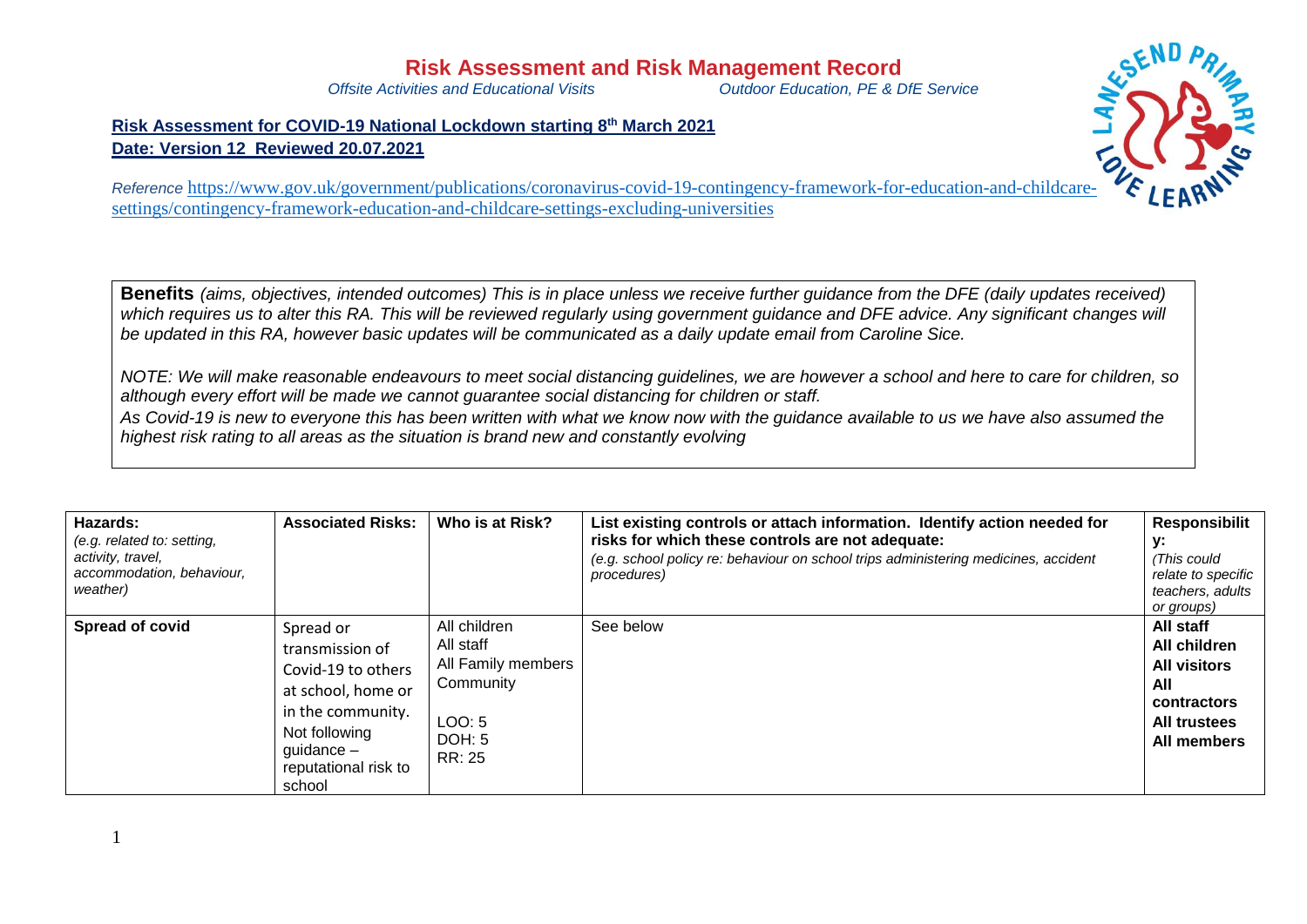|                                                                                                                                | Not following<br>guidance - risk<br>spread and<br>potential to close<br>school<br>Closing year<br>groups/schools<br>impact on<br>education and<br>wellbeing of<br>children                                                                                                                                                                                                        |                           |                                                                                                                                                                                                                                                                                                                                                                                                                                                                                                                                                                                                                                                                                                                                                                                                                                                       |                                                                        |
|--------------------------------------------------------------------------------------------------------------------------------|-----------------------------------------------------------------------------------------------------------------------------------------------------------------------------------------------------------------------------------------------------------------------------------------------------------------------------------------------------------------------------------|---------------------------|-------------------------------------------------------------------------------------------------------------------------------------------------------------------------------------------------------------------------------------------------------------------------------------------------------------------------------------------------------------------------------------------------------------------------------------------------------------------------------------------------------------------------------------------------------------------------------------------------------------------------------------------------------------------------------------------------------------------------------------------------------------------------------------------------------------------------------------------------------|------------------------------------------------------------------------|
| Poor implementation of<br>Mass testing for staff at<br>home due to start week of<br>25 <sup>th</sup> January 2021 -<br>Ongoing | Spread or<br>transmission of<br>Covid-19 to others<br>at school, home or<br>in the community.<br>Risk<br>$\bullet$<br>associated<br>with<br>testing<br>such as;<br>local<br>specific<br>issues with<br>the chosen<br>location,<br>unauthoris<br>ed access<br>to testing<br>kits, set up,<br>storage,<br>waste<br>disposal<br>and<br>facilitation.<br>Lack of<br>Communic<br>ation | All staff<br>All children | Testing kits to be stored inside school in staff office<br>$\bullet$<br>Covid Coordinators are Carrie and Nikki<br>$\bullet$<br>Video available for all staff to explain how it works and benefits<br>Virtual support sessions available for those who need<br>Use School Forms for staff to report in their results to school to make it<br>$\bullet$<br>as easy as possible for them<br>Flowchart to be given to all staff so the process is set out in step by<br>$\bullet$<br>step approach<br>All guidance to be available to all staff via email and on staff shared<br>$\bullet$<br>drive<br>Staff permanently working from home do not have access to tests<br>$\bullet$<br>Visitors who attend school on regular basis to be identified as they will<br>$\bullet$<br>be allocated tests should they wish e.g. play therapy and kitchen staff | <b>Nikki Napier</b><br><b>Caroline Sice</b><br>Carrie<br><b>Almond</b> |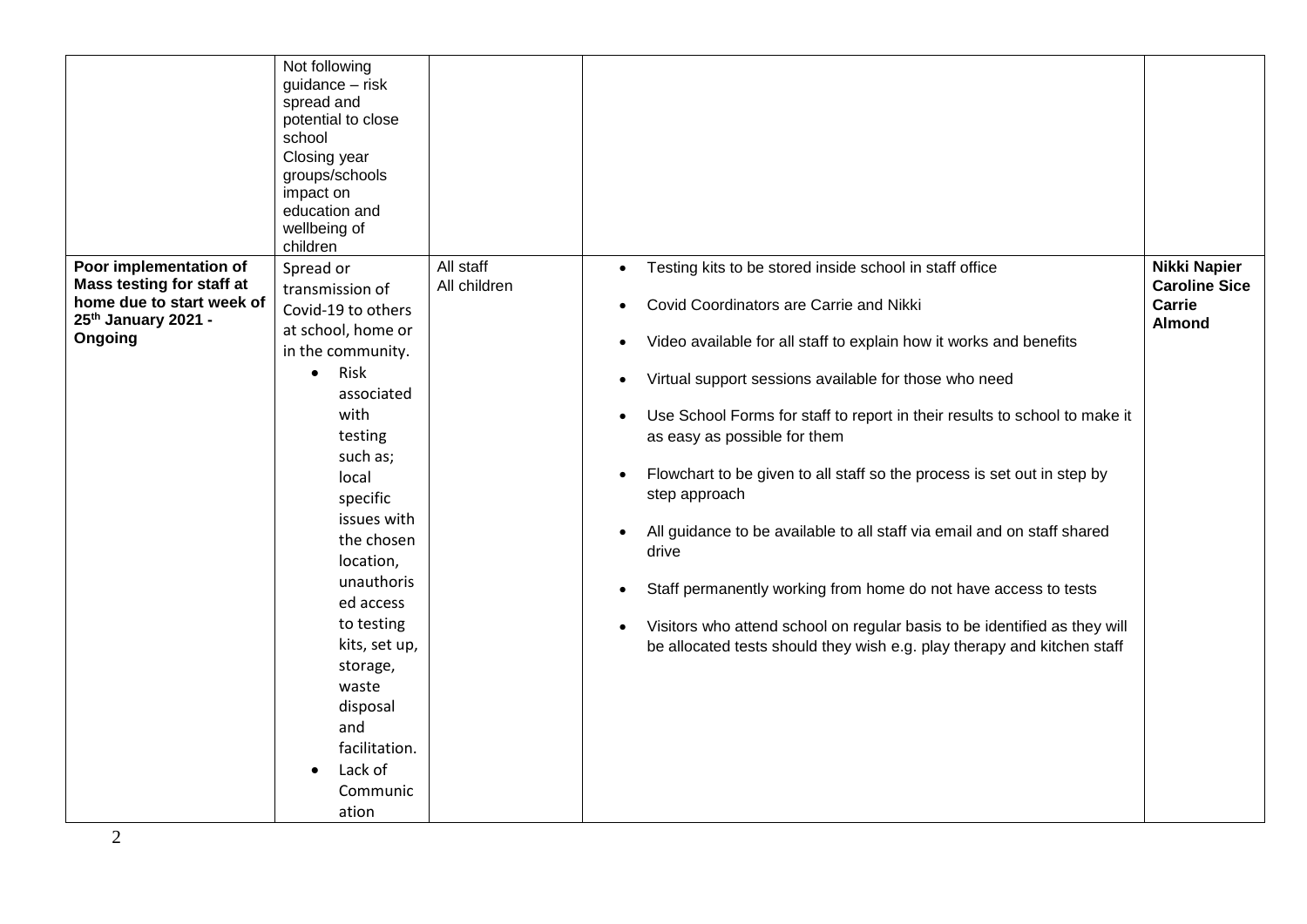|                                                                                                                                | Non-<br>$\bullet$<br>Reporting<br>Poor<br>Uptake                                              |                                                                                                   |                                                                                                                                                                                                                                                                                                                                                                                                                                                                                                                                                                                                                                                                                                                                                                                                                                                                                                                                                                                                                                                                                                                                                                                                                                                                                                                                                                                                                                                                                                            |                                                                                             |
|--------------------------------------------------------------------------------------------------------------------------------|-----------------------------------------------------------------------------------------------|---------------------------------------------------------------------------------------------------|------------------------------------------------------------------------------------------------------------------------------------------------------------------------------------------------------------------------------------------------------------------------------------------------------------------------------------------------------------------------------------------------------------------------------------------------------------------------------------------------------------------------------------------------------------------------------------------------------------------------------------------------------------------------------------------------------------------------------------------------------------------------------------------------------------------------------------------------------------------------------------------------------------------------------------------------------------------------------------------------------------------------------------------------------------------------------------------------------------------------------------------------------------------------------------------------------------------------------------------------------------------------------------------------------------------------------------------------------------------------------------------------------------------------------------------------------------------------------------------------------------|---------------------------------------------------------------------------------------------|
| Children/staff/visitors/con<br>tractors, trustees,<br>members-catching<br>COVID 19 or passing on<br>the virus to another party | Spread or<br>transmission of<br>Covid-19 to others<br>at school, home or<br>in the community. | All children<br>All staff<br>All Family members<br>Community<br>LOO: 5<br><b>DOH: 5</b><br>RR: 25 | <b>MINIMISING &amp; REDUCING CONTACT</b><br>children will be in classes and allowed to mix with their year group only<br>$\bullet$<br>Staggered drop and collection as per attached plan, families to be<br>encouraged to be 2m away from each. Social distance handovers to take<br>place. Staff to keep to timings to ensure gaps in drop off /collection<br>1 adult to drop off children from the household, permitted social or<br>childcare bubble or registered childcare provider. Masks to be worn at<br>pick up and drop off<br>Staff to not hug other children from outside bubble e.g. siblings<br>Drop off MUST be drop and go<br>$\bullet$<br>Staff to wear masks at drop off and collection when outside with families<br>Access points for drop off and collection as per attached plan.<br>Messages to be taken on message sheet by LSAs observing 2m social<br>distance rule and then shared with necessary staff in school<br>Classroom layouts, resource usage and access to areas as per attached<br>plan - tables spread out as best we can, limited contact with peers, social<br>distancing in place where possible - have advised families and staff in<br>writing that we will do our best but cannot guarantee social distancing<br>Please organise systems to minimise gatherings of children, call them one<br>by one to get coats and lunchboxes and establish new safety rules and<br>how to line up with distance between children and walking around school.<br>$(Yr 2-6)$ | All staff<br>All children<br>All visitors<br>All contractors<br>All trustees<br>All members |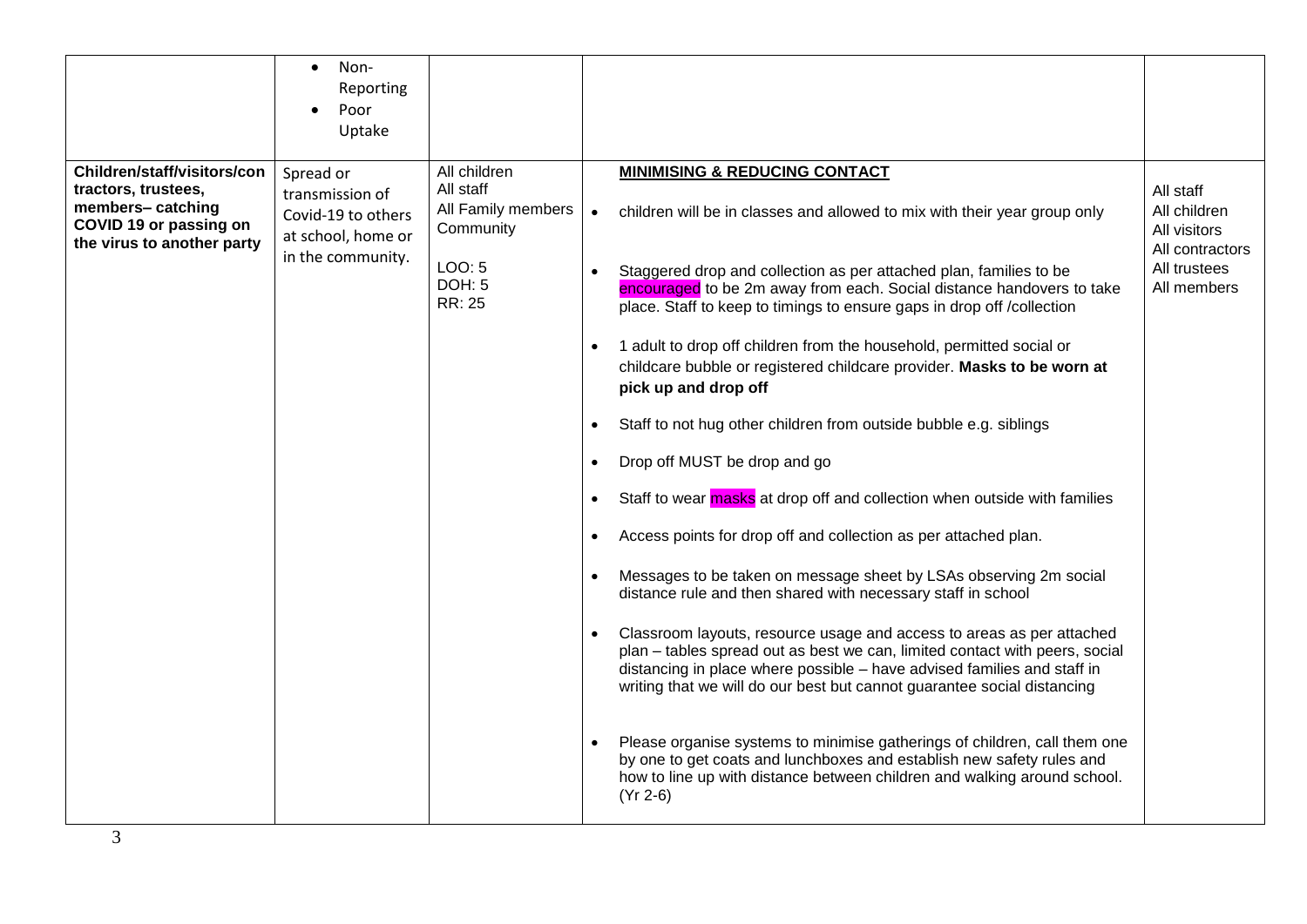| Staggered use of staffroom as per attached plan, additional staff room has<br>been set up. Staff to sit in bubbles during lunch time and tea breaks. If<br>other staff in room, sit on opposite sides of room at least 2 metres apart<br>Please use sanitiser before and after using the staffroom and ensure all<br>shared areas are wiped down before the next people use that's space.<br>Main office team can set up kettle in main office or medical room to avoid<br>extra staff in staffrooms as don't have set break or lunch times.<br>Each year group has been allocated cubicles and basins in set toilet areas,<br>children are to wait outside the toilets until their allocated cubicle is free.<br>(allocated toilets listed in attached plan)<br>Children and staff breaks as per attached rota (see changes in additional<br>paperwork)<br>Children and staff lunches are per attached plan (see changes in additional<br>paperwork)<br>Allocated outside space for break and lunch times, children and staff must<br>stay in their classes/year groups (see changes in additional paperwork)<br>Meetings with outside agencies will continue to be carried out by video call,<br>if not possible can be onsite if pre-booked and guidance plan and hygiene<br>procedures. Pre-booked visitors need to be sent a copy of this risk<br>assessment. |  |
|--------------------------------------------------------------------------------------------------------------------------------------------------------------------------------------------------------------------------------------------------------------------------------------------------------------------------------------------------------------------------------------------------------------------------------------------------------------------------------------------------------------------------------------------------------------------------------------------------------------------------------------------------------------------------------------------------------------------------------------------------------------------------------------------------------------------------------------------------------------------------------------------------------------------------------------------------------------------------------------------------------------------------------------------------------------------------------------------------------------------------------------------------------------------------------------------------------------------------------------------------------------------------------------------------------------------------------------------------------------------|--|
| If a visiting professional is required to work with a child or adult within the<br>classroom environment, a separate risk assessment will be carried out to<br>determine if this is possible. If they are double jabbed and take a covid test<br>that day then this can go ahead. Visits we aim to to keep short and offer<br>remote observation if preferred if not possible to meet the other<br>requirements.<br>Use of outdoor areas for learning when possible, being outside reduces<br>risk<br>Families are not to enter school building for drop off or collection<br>Families have been asked to advise the Headteacher if staff are not                                                                                                                                                                                                                                                                                                                                                                                                                                                                                                                                                                                                                                                                                                                  |  |
| permitted to comfort their child eg hug                                                                                                                                                                                                                                                                                                                                                                                                                                                                                                                                                                                                                                                                                                                                                                                                                                                                                                                                                                                                                                                                                                                                                                                                                                                                                                                            |  |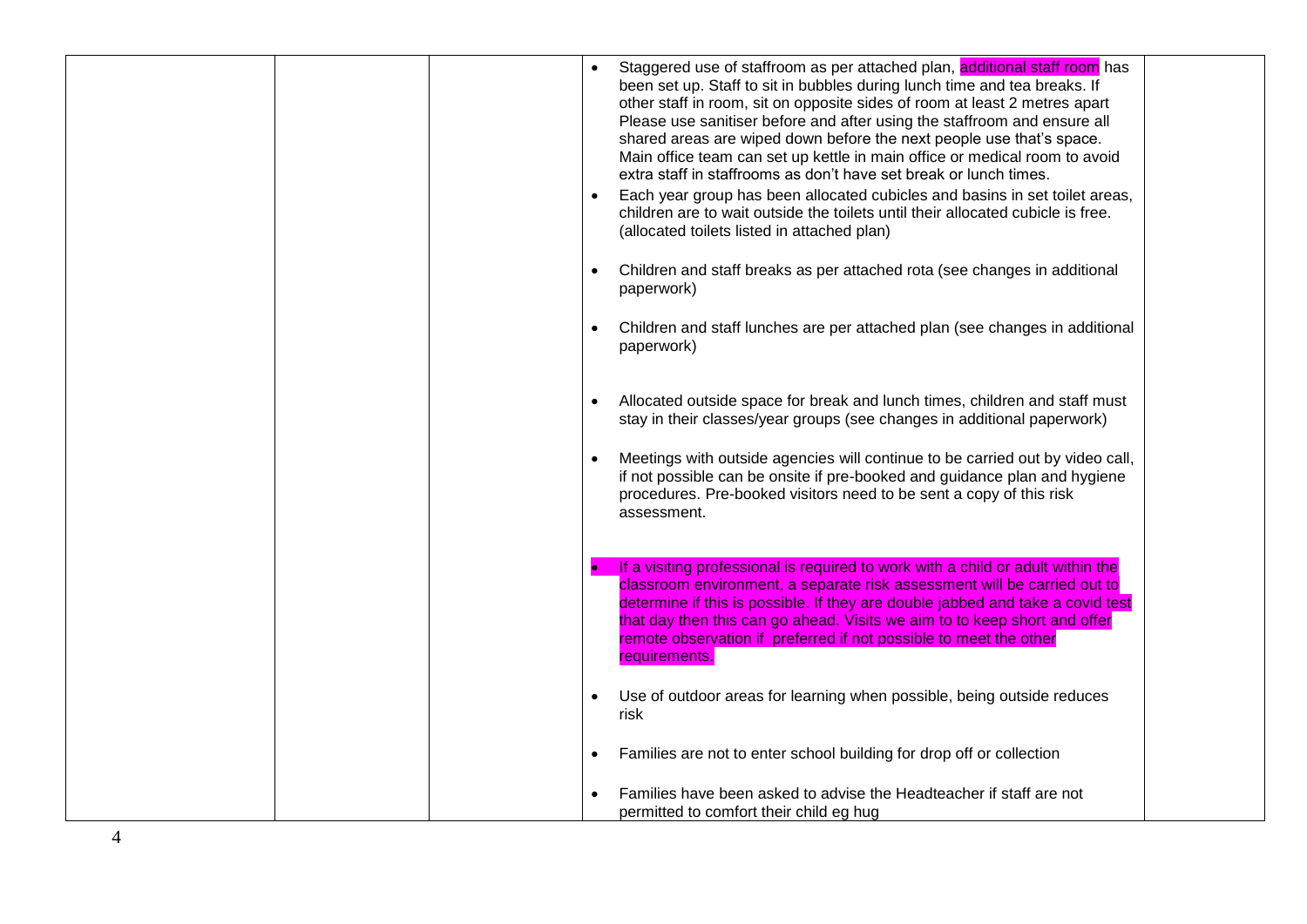|  | Staff have been asked to advise Headteacher or their Team Lead if they<br>are not happy to comfort children                                                                                                                                                                  |
|--|------------------------------------------------------------------------------------------------------------------------------------------------------------------------------------------------------------------------------------------------------------------------------|
|  | Staff to work side by side not face to face with other staff or children<br>$\bullet$                                                                                                                                                                                        |
|  | Staff not to enter another year group unless authorised to do so by SLT<br>$\bullet$                                                                                                                                                                                         |
|  | Staff to stay in their year groups for breaks and lunch and 2m away from<br>other adults when possible                                                                                                                                                                       |
|  | car sharing not advised by staff unless living in same household If Car<br>$\bullet$<br>sharing staff MUST wear mask                                                                                                                                                         |
|  | Staff entering and exiting the building must adhere to the 2m social<br>distance when signing in, please don't congregate, please wait in turn 2m<br>away from each other. Staff entering the building are to be prioritised over<br>families needing to see the office.     |
|  | On arrival to school before doing anything else staff MUST use antibac<br>$\bullet$                                                                                                                                                                                          |
|  | Staff to sign in using lanyards rather than touch screen, if lanyard system<br>not working then sign in on paper at main desk, please clean pen between<br>uses.                                                                                                             |
|  | Movement around school and classrooms to be minimised. Children not to<br>visit the main office or wandering around school, establish new rules as<br>they are used to freedom and independence in our school.<br>Walk on the left around school in single file<br>$\bullet$ |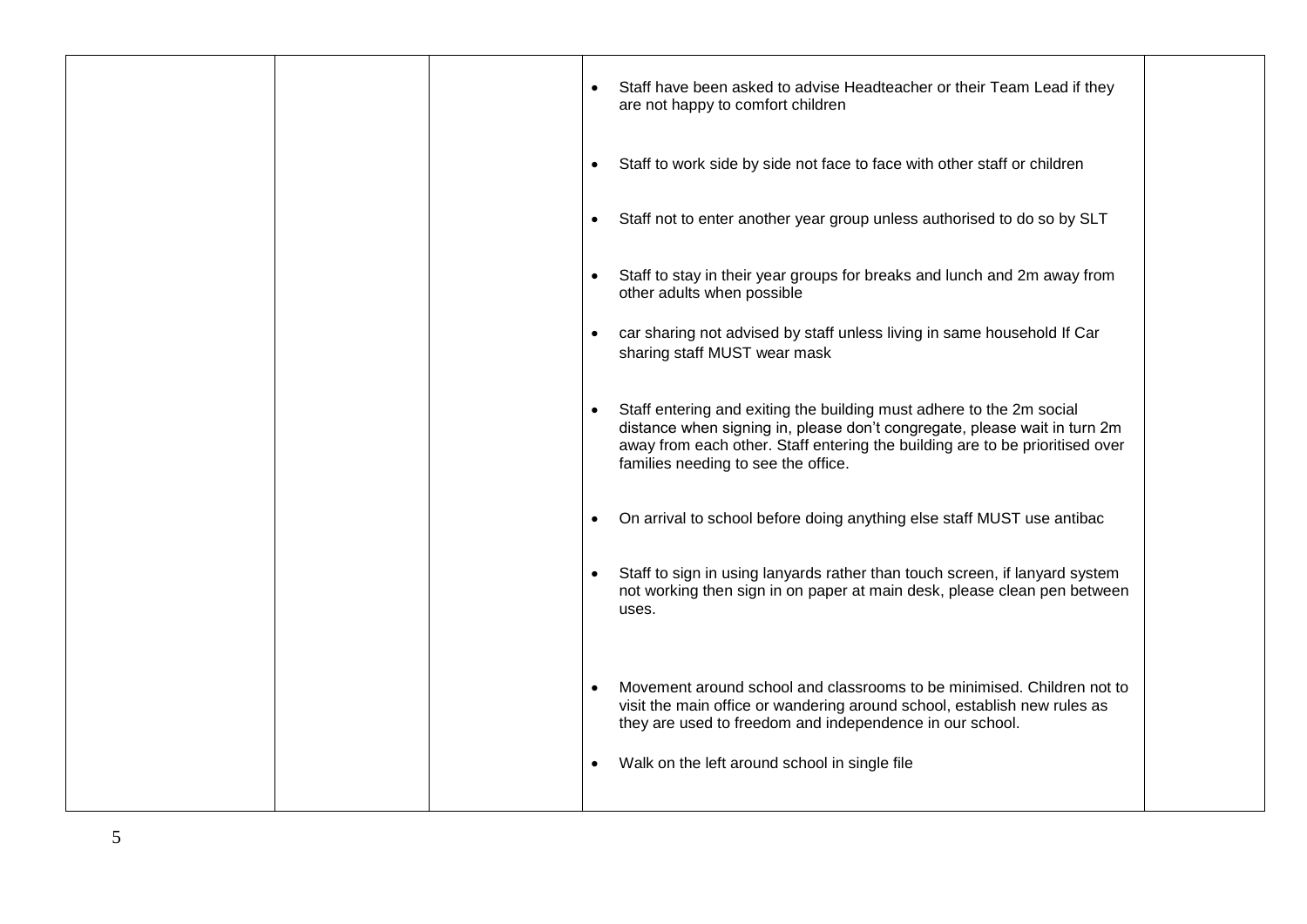|  | Children and staff will be reminded about washing hands, social distancing<br>and catch it bin it kill it                                                                                                                                                            |
|--|----------------------------------------------------------------------------------------------------------------------------------------------------------------------------------------------------------------------------------------------------------------------|
|  | Children remain seated at end of day and called one at a time for social<br>$\bullet$<br>distance handover outside the classroom for KS1. KS2 children to be<br>walked to main gate for handover Den opens at 245pm, children must not<br>be taken before this time. |
|  | Staff meetings to take place virtually or in bubbles                                                                                                                                                                                                                 |
|  | PPA to be in bubbles only if possible if using I.T Suite, ensure social<br>$\bullet$<br>distancing and wipe down after.                                                                                                                                              |
|  | Children and families encouraged to leave as soon as drop off or<br>collection has taken place.                                                                                                                                                                      |
|  | Assemblies to take place via video link and year groups in hall as per<br>attached plan                                                                                                                                                                              |
|  | Interventions can only happen with children within the same year group,<br>cannot mix children from different year groups                                                                                                                                            |
|  | MSAs to stay with their allocated classes/year groups of children as per<br>attached plan and rota                                                                                                                                                                   |
|  | Year R access is gate in car park – first 2 car park spaces to be cordoned<br>$\bullet$<br>off for safe access                                                                                                                                                       |
|  | Office team to go to front door to see if families need to enter the building<br>$\bullet$                                                                                                                                                                           |
|  |                                                                                                                                                                                                                                                                      |

6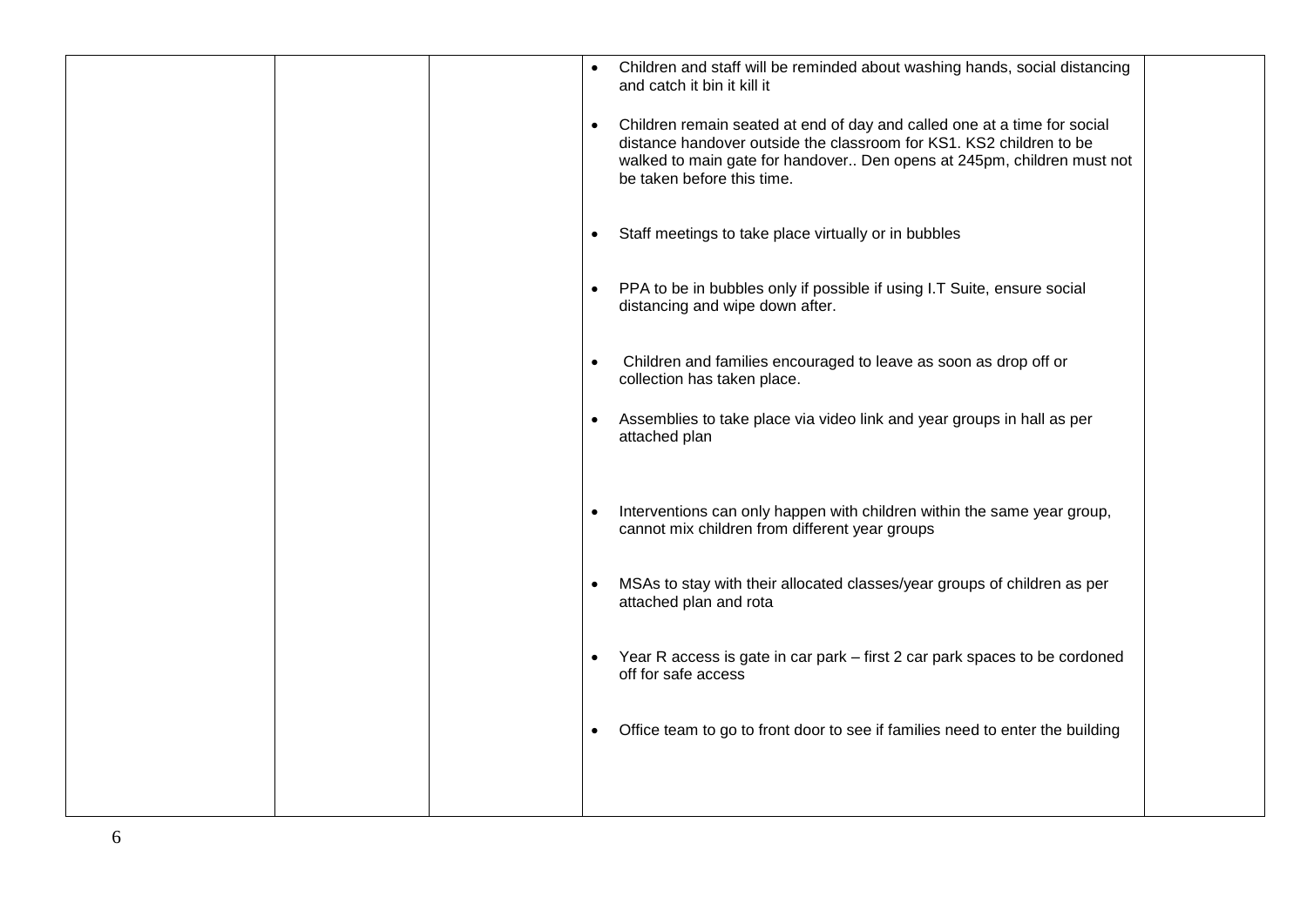|                | <b>USE OF EQUIPMENT &amp; RESOURCES</b>                                                                                                                                                                                                                                                                                             |
|----------------|-------------------------------------------------------------------------------------------------------------------------------------------------------------------------------------------------------------------------------------------------------------------------------------------------------------------------------------|
|                | Shoes - please place in cupboards<br>$\bullet$                                                                                                                                                                                                                                                                                      |
|                | Coats - please use cupboards<br>$\bullet$                                                                                                                                                                                                                                                                                           |
|                | Year groups to have their own outside play equipment box not to be<br>$\bullet$<br>shared with other bubbles (Yr 2-6)                                                                                                                                                                                                               |
|                | Year groups to make up their own wet play games boxes (Yr 2-6)<br>$\bullet$                                                                                                                                                                                                                                                         |
|                | No resources to be brought from home, packed lunch box only and PE kit /<br>$\bullet$<br>Swimming Kit once a week and taken home once used.                                                                                                                                                                                         |
|                | Limit the transfer of "stuff" between school and home and vice versa<br>$\bullet$<br>You may send items home eg artwork etc as long as it isn't returning to<br>school. Must advise family that the item needs quarantining for 48hrs, if<br>plastic 72hrs. Otheriwse no items to be sent home, use other methods eg<br>email, dojo |
|                | Reading books can start to go home in September 2021                                                                                                                                                                                                                                                                                |
|                | Resources to be labelled and numbered and kept on each table for<br>$\bullet$<br>individual child to use, no sharing. inc table and chair, pens, pencil, ruler,<br>glue stick, scissors. Coat hanger also to be labelled and only used by that<br>one child.                                                                        |
|                | Water bottles to be labelled and kept on table<br>$\bullet$                                                                                                                                                                                                                                                                         |
|                | Water bottles not to be filled by children, cannot touch other Children's<br>$\bullet$<br>bottles. Staff to wash hands and then fill water bottles, sanitise hands<br>before touching the next bottle, being extra careful not to touch the water<br>spout when filling to avoid cross contamination.                               |
| $\overline{7}$ |                                                                                                                                                                                                                                                                                                                                     |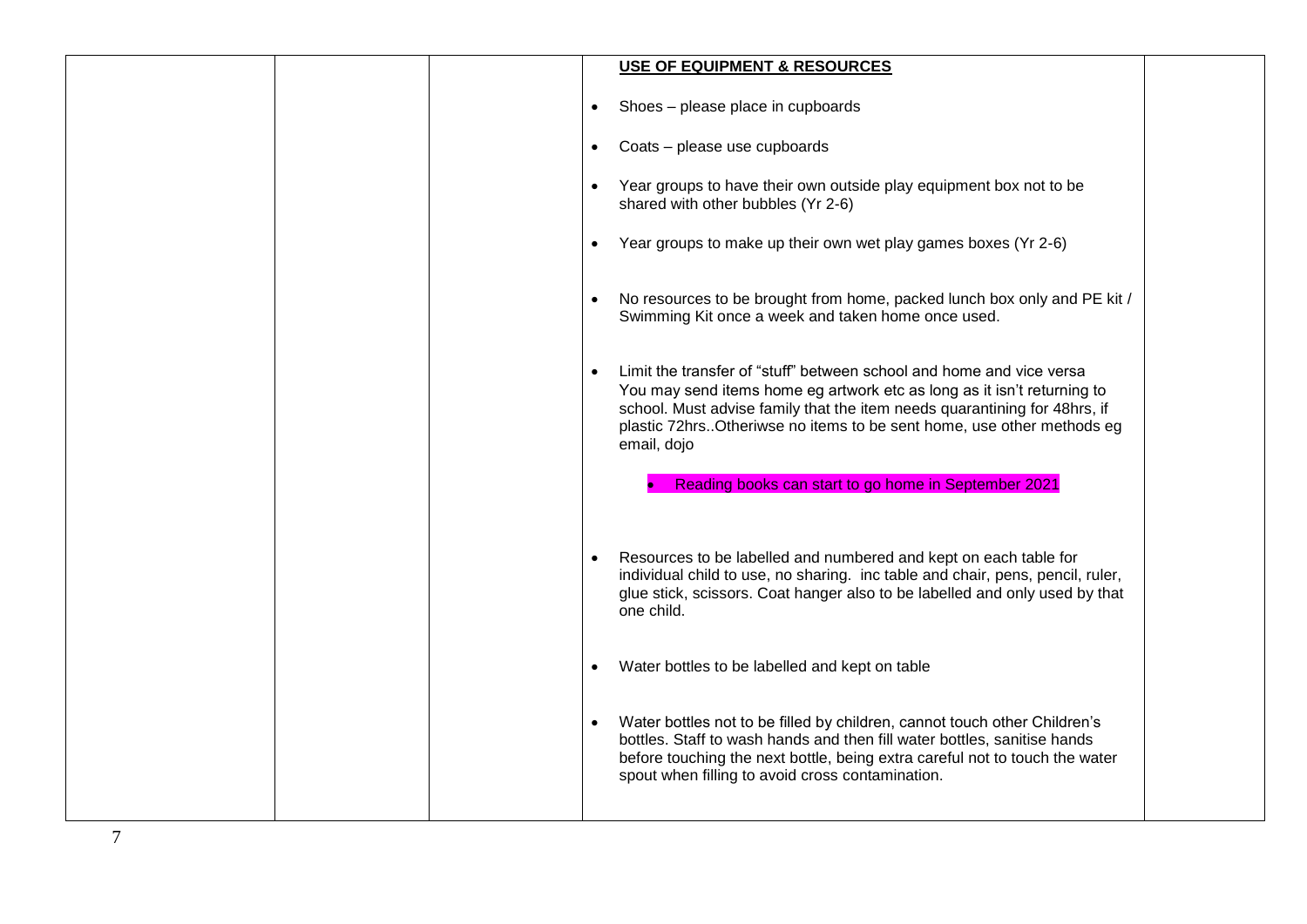|  | Ipads MUST be cleaned before and after child or staff member uses                                                                                                                                |
|--|--------------------------------------------------------------------------------------------------------------------------------------------------------------------------------------------------|
|  | soft furnishings or resources which cannot easily be cleaned can be<br>$\bullet$<br>returned to classrooms but need regular cleaning                                                             |
|  | Library books to be taken for each class, when finished to be placed at                                                                                                                          |
|  | back of hall for 48hrs before being returned to the library. Please label box<br>of books when the 48hrs "rest" expires<br>If you use shared resources e.g. paint pots and brushes, they must be |
|  | cleaned before being returned for next class/year group to use.<br>Toys and resources that are not easily cleaned need to be used on a 48hr                                                      |
|  | rota (72hrs if plastic). Would suggest creating a rota.<br>Staff to use their own laptop/PC and iPad and not share with other staff<br>$\bullet$                                                 |
|  | Try to avoid using other people's equipment but if needed then sanitise<br>after use.                                                                                                            |
|  | SOCIAL DISTANCING IN SCHOOL OFFICE, SHARED OFFICES AND<br><b>COMMUNAL AREAS</b><br>School is cashless<br>$\bullet$                                                                               |
|  | Office door to remain closed<br>$\bullet$<br>$\bullet$                                                                                                                                           |
|  | One parent at any one time in main reception                                                                                                                                                     |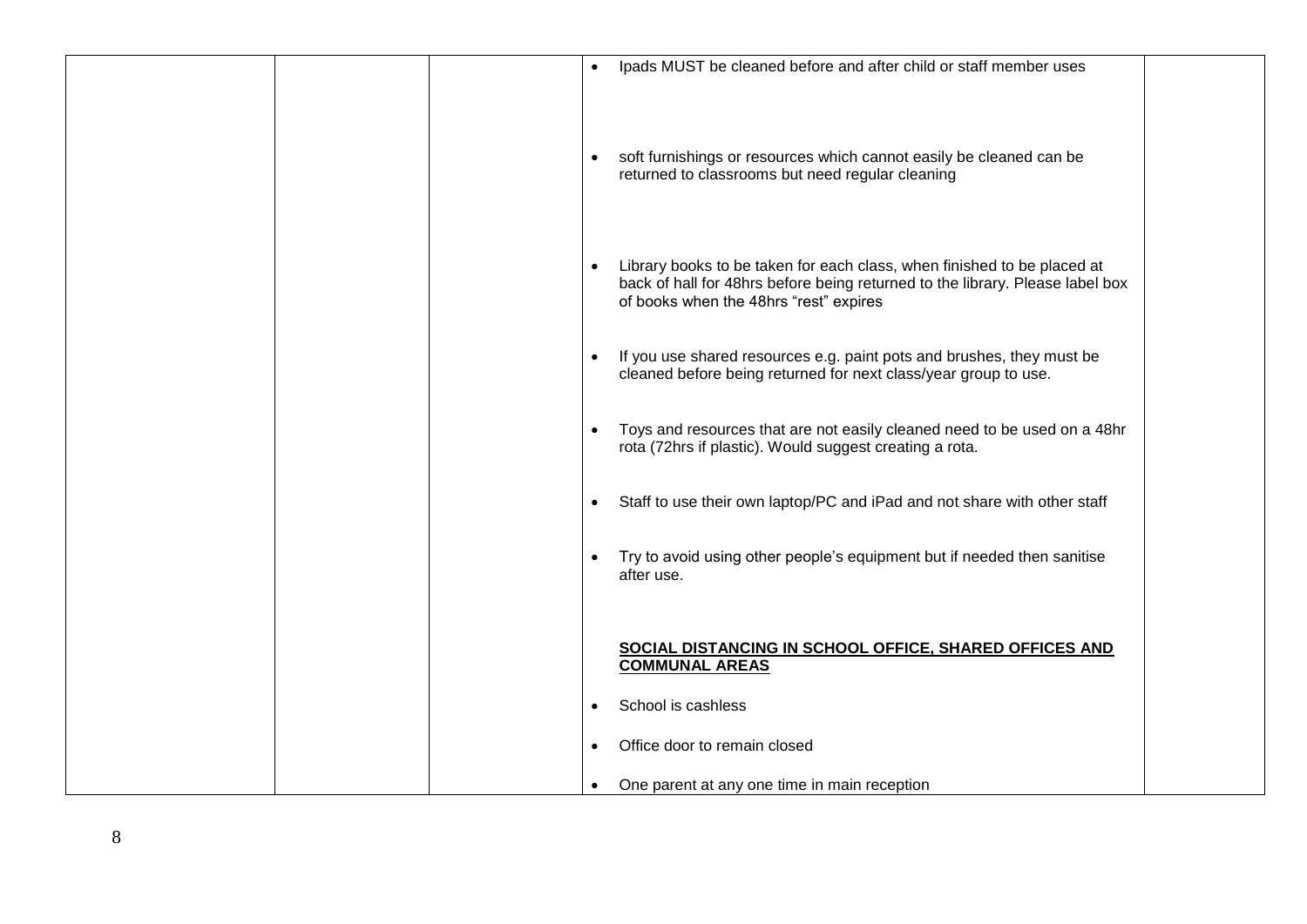| Only office team, Caroline and Carrie in main office unless social<br>distancing and necessary need.                                                                                                                                                                                    |
|-----------------------------------------------------------------------------------------------------------------------------------------------------------------------------------------------------------------------------------------------------------------------------------------|
| Phone calls to be made from portable phone at main office, sanitise phone<br>after use with wipes provided                                                                                                                                                                              |
| Other staff or children to avoid the main office                                                                                                                                                                                                                                        |
| If you need anything from office please ask<br>$\bullet$                                                                                                                                                                                                                                |
| Please stick to staffroom rota                                                                                                                                                                                                                                                          |
| Staff meetings and morning meetings social distanced bubbles or via forms<br>or video meetings.                                                                                                                                                                                         |
| Copier room – no children, 1 staff member at each machine at any one<br>time. 2m distance when someone is using it. Please use hand sanitiser<br>before and after use. Please try to print a batch in one go rather than lots<br>of visits to copier using the hold and print facility. |
| Staff toilets no more than the number of toilets in the area eg ladies 3<br>toilets, max of 3 staff, No hanging around for a chat!                                                                                                                                                      |
| <b>HEALTH AND SAFETY CHECKS IN PLACE</b>                                                                                                                                                                                                                                                |
| An addendum to the Health and Safety Policy is in place during the Covid<br>pandemic                                                                                                                                                                                                    |
| Public Health advice to minimise Covid19 (at all times we will take<br>advice from Public Health and NHS, we will advise families to do the                                                                                                                                             |
| same)                                                                                                                                                                                                                                                                                   |
| <b>Mandatory all of the time</b><br>A requirement the people who are ill with Covid19 symptoms stay home<br>and get tested or who have someone in their household with symptoms<br>they must stay home                                                                                  |
|                                                                                                                                                                                                                                                                                         |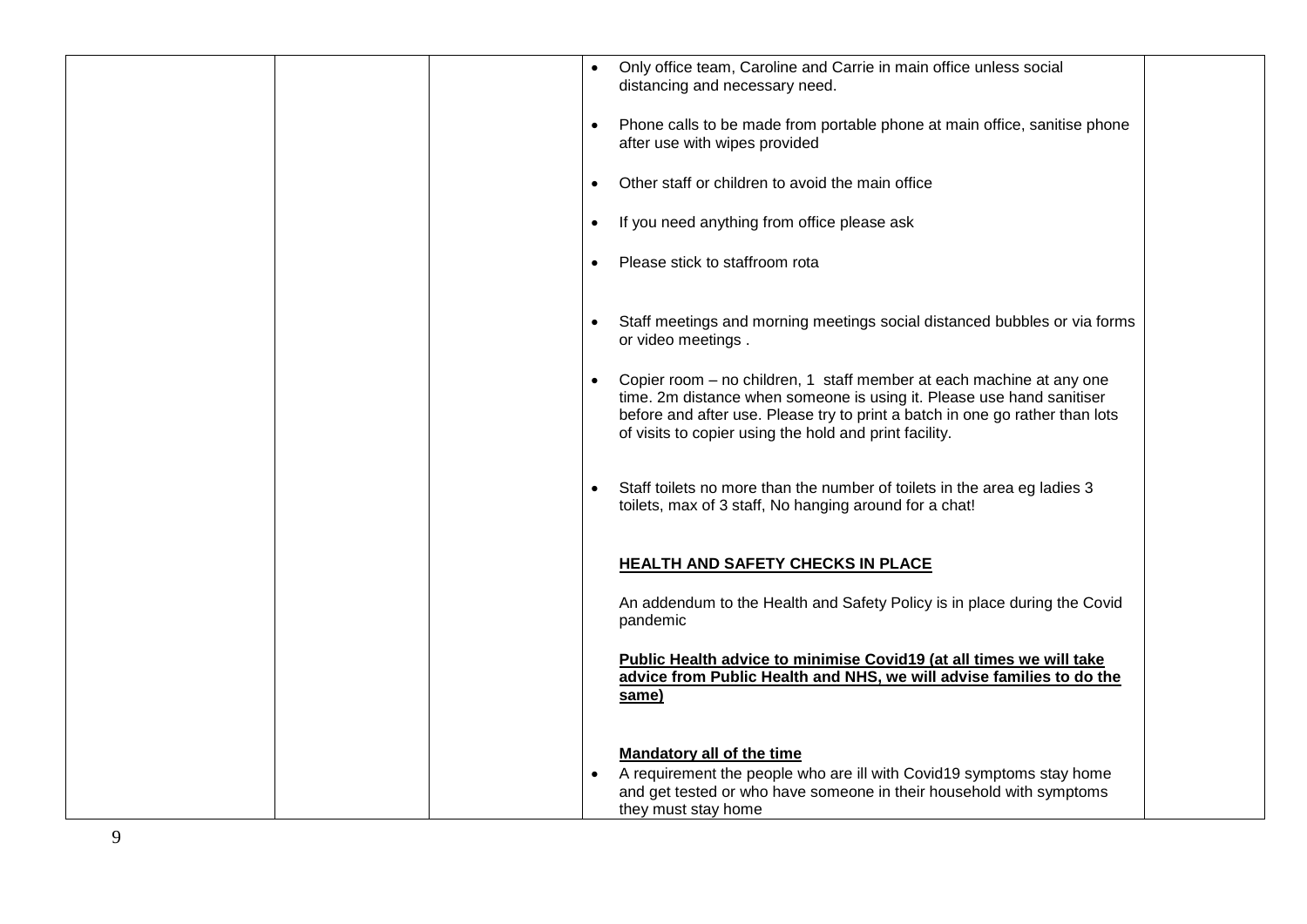|  |  | Robust hand and respiratory hygiene                                           |  |
|--|--|-------------------------------------------------------------------------------|--|
|  |  | Enhanced cleaning arrangements                                                |  |
|  |  |                                                                               |  |
|  |  | Send home children or staff with Covid19 symptoms and advise them to          |  |
|  |  | follow the Stay Home guidance, they must self-isolate for at least 10 days    |  |
|  |  | and should arrange to be tested. Other members of the household               |  |
|  |  | including siblings should self-isolate for 10 days from when the              |  |
|  |  | symptomatic person first had symptoms From the 16th August 2021               |  |
|  |  | children under 18 and staff who are double vaccinated will not be required    |  |
|  |  | to isolate if they have been a close contact as long as they are showing no   |  |
|  |  | symptoms                                                                      |  |
|  |  | If a child is awaiting collection they should be moved if possible to a room  |  |
|  |  | they can isolated in with adult supervision.                                  |  |
|  |  | PPE must be worn by staff caring for a child who is awaiting collection if a  |  |
|  |  | distance of 2 metres cannot be maintained.                                    |  |
|  |  | Any staff who have helped someone with symptoms and any children who          |  |
|  |  | have been in close contact do not need to go home and self-isolate unless     |  |
|  |  | they develop symptoms themselves (in which case, they should arrange a        |  |
|  |  | test) or if the symptomatic person tests positive or if they are requested to |  |
|  |  | by NHS Test and Trace.                                                        |  |
|  |  | Monitor time spent with children and staff outside of your bubble as contact  |  |
|  |  | counts if spent 15 minutes in one go or 15 mins across the school day and     |  |
|  |  | impacts close contact identification if less than 2m (also see 'what is       |  |
|  |  | meant by a close contact' in last section of this RA)                         |  |
|  |  |                                                                               |  |
|  |  |                                                                               |  |
|  |  | If you have a negative COVID-19 PCR test result after being tested            |  |
|  |  | because you had symptoms                                                      |  |
|  |  |                                                                               |  |
|  |  | If your PCR test result is negative but you still have symptoms, you may      |  |
|  |  | have another virus such as a cold or flu. You should stay at home until you   |  |
|  |  | feel well. Seek medical attention if you are concerned about your             |  |
|  |  | symptoms.                                                                     |  |
|  |  | You can stop isolating as long as:                                            |  |
|  |  | you are well                                                                  |  |
|  |  | no-one else in your household has symptoms or has tested positive for         |  |
|  |  | COVID-19                                                                      |  |
|  |  | you have not been advised to self-isolate by NHS Test and Trace               |  |
|  |  | you have not arrived into the UK from a non-exempt country within the last    |  |
|  |  | 10 days. Separate guidance is available if you are participating in the Test  |  |
|  |  | to Release for international travel scheme                                    |  |
|  |  | Anyone in your household who is isolating because of your symptoms can        |  |
|  |  | also stop isolating.                                                          |  |
|  |  |                                                                               |  |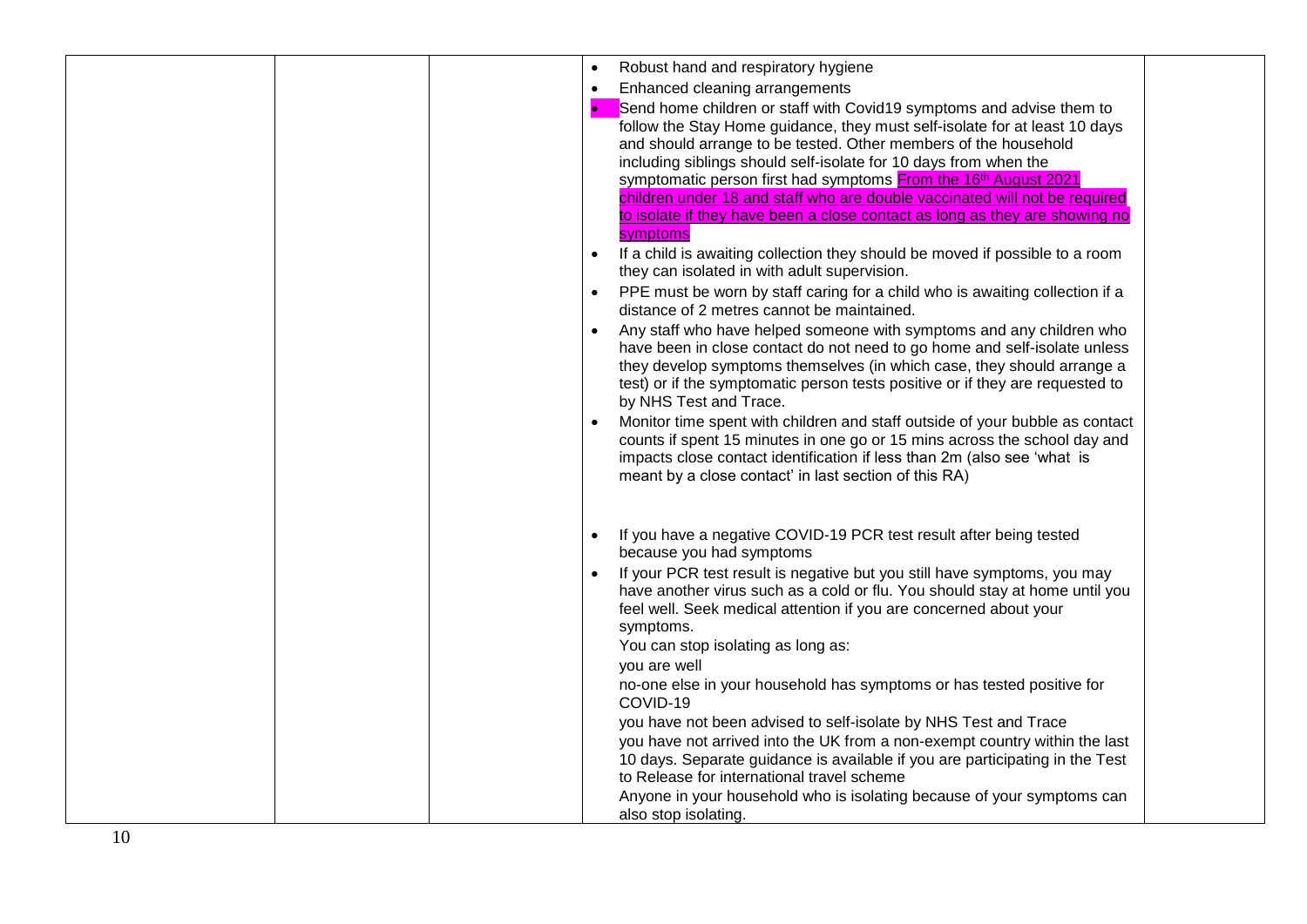| Schools should not request evidence of negative test results or other<br>medical evidence before admitting children or welcoming them back after a<br>period of self-isolation.<br>Properly consider and put in place where possible<br>Formal consideration of how to reduce contacts and maximise distancing<br>between those in school wherever possible and minimise potential for<br>contamination so far is reasonably practicable<br>PPE for certain situations<br>$\bullet$<br>Grouping children together<br>$\bullet$<br>Avoiding contact between groups<br>Arranging classrooms with forward facing desks where possible, children<br>not to sit face to face.<br>Staff maintaining distance from children and other staff as much as<br>possible<br>Recording the groups which children and staff work in and visitor contacts.<br>This should be proportionate to be able to assist Test and Trace but not<br>onerous to the school.<br><b>Response to any infection</b><br>Active engagement with NHS Test and Trace process although<br>responsibility for track and trace no longer falls to the school.<br>Schools must contact the local health protection team, this team will also<br>contact schools if they become aware of someone who has tested positive<br>who has attended the school.<br>Contain any outbreak by following local health protection advice<br>If someone tests positive they should follow the stay at home guidance for<br>households and must continue to self-isolate for at least 10 days from the<br>onset of their symptoms or from the date of the positive test result if they<br>were asymptomatic and can only return to school if the symptoms have<br>gone other than a cough or loss of smell/taste. This is because a cough or<br>anosmia can last few weeks, if they still have a high temperature then they<br>must continue to self-isolate until the temperature has gone. Those in the<br>household must self-isolate for the full 10 days when there has been a<br>positive result in the household. From the 16th August 2021 children under<br>18 and staff who are double vaccinated will not be required to isolate if<br>they have been a close contact as long as they are showing no symptoms<br>Must not share names or details of people with Covid19 unless essential to<br>protect others |  |  |
|--------------------------------------------------------------------------------------------------------------------------------------------------------------------------------------------------------------------------------------------------------------------------------------------------------------------------------------------------------------------------------------------------------------------------------------------------------------------------------------------------------------------------------------------------------------------------------------------------------------------------------------------------------------------------------------------------------------------------------------------------------------------------------------------------------------------------------------------------------------------------------------------------------------------------------------------------------------------------------------------------------------------------------------------------------------------------------------------------------------------------------------------------------------------------------------------------------------------------------------------------------------------------------------------------------------------------------------------------------------------------------------------------------------------------------------------------------------------------------------------------------------------------------------------------------------------------------------------------------------------------------------------------------------------------------------------------------------------------------------------------------------------------------------------------------------------------------------------------------------------------------------------------------------------------------------------------------------------------------------------------------------------------------------------------------------------------------------------------------------------------------------------------------------------------------------------------------------------------------------------------------------------------------------------------------------------------------------------------------------------|--|--|
|                                                                                                                                                                                                                                                                                                                                                                                                                                                                                                                                                                                                                                                                                                                                                                                                                                                                                                                                                                                                                                                                                                                                                                                                                                                                                                                                                                                                                                                                                                                                                                                                                                                                                                                                                                                                                                                                                                                                                                                                                                                                                                                                                                                                                                                                                                                                                                    |  |  |
|                                                                                                                                                                                                                                                                                                                                                                                                                                                                                                                                                                                                                                                                                                                                                                                                                                                                                                                                                                                                                                                                                                                                                                                                                                                                                                                                                                                                                                                                                                                                                                                                                                                                                                                                                                                                                                                                                                                                                                                                                                                                                                                                                                                                                                                                                                                                                                    |  |  |
|                                                                                                                                                                                                                                                                                                                                                                                                                                                                                                                                                                                                                                                                                                                                                                                                                                                                                                                                                                                                                                                                                                                                                                                                                                                                                                                                                                                                                                                                                                                                                                                                                                                                                                                                                                                                                                                                                                                                                                                                                                                                                                                                                                                                                                                                                                                                                                    |  |  |
|                                                                                                                                                                                                                                                                                                                                                                                                                                                                                                                                                                                                                                                                                                                                                                                                                                                                                                                                                                                                                                                                                                                                                                                                                                                                                                                                                                                                                                                                                                                                                                                                                                                                                                                                                                                                                                                                                                                                                                                                                                                                                                                                                                                                                                                                                                                                                                    |  |  |
|                                                                                                                                                                                                                                                                                                                                                                                                                                                                                                                                                                                                                                                                                                                                                                                                                                                                                                                                                                                                                                                                                                                                                                                                                                                                                                                                                                                                                                                                                                                                                                                                                                                                                                                                                                                                                                                                                                                                                                                                                                                                                                                                                                                                                                                                                                                                                                    |  |  |
|                                                                                                                                                                                                                                                                                                                                                                                                                                                                                                                                                                                                                                                                                                                                                                                                                                                                                                                                                                                                                                                                                                                                                                                                                                                                                                                                                                                                                                                                                                                                                                                                                                                                                                                                                                                                                                                                                                                                                                                                                                                                                                                                                                                                                                                                                                                                                                    |  |  |
|                                                                                                                                                                                                                                                                                                                                                                                                                                                                                                                                                                                                                                                                                                                                                                                                                                                                                                                                                                                                                                                                                                                                                                                                                                                                                                                                                                                                                                                                                                                                                                                                                                                                                                                                                                                                                                                                                                                                                                                                                                                                                                                                                                                                                                                                                                                                                                    |  |  |
|                                                                                                                                                                                                                                                                                                                                                                                                                                                                                                                                                                                                                                                                                                                                                                                                                                                                                                                                                                                                                                                                                                                                                                                                                                                                                                                                                                                                                                                                                                                                                                                                                                                                                                                                                                                                                                                                                                                                                                                                                                                                                                                                                                                                                                                                                                                                                                    |  |  |
|                                                                                                                                                                                                                                                                                                                                                                                                                                                                                                                                                                                                                                                                                                                                                                                                                                                                                                                                                                                                                                                                                                                                                                                                                                                                                                                                                                                                                                                                                                                                                                                                                                                                                                                                                                                                                                                                                                                                                                                                                                                                                                                                                                                                                                                                                                                                                                    |  |  |
|                                                                                                                                                                                                                                                                                                                                                                                                                                                                                                                                                                                                                                                                                                                                                                                                                                                                                                                                                                                                                                                                                                                                                                                                                                                                                                                                                                                                                                                                                                                                                                                                                                                                                                                                                                                                                                                                                                                                                                                                                                                                                                                                                                                                                                                                                                                                                                    |  |  |
|                                                                                                                                                                                                                                                                                                                                                                                                                                                                                                                                                                                                                                                                                                                                                                                                                                                                                                                                                                                                                                                                                                                                                                                                                                                                                                                                                                                                                                                                                                                                                                                                                                                                                                                                                                                                                                                                                                                                                                                                                                                                                                                                                                                                                                                                                                                                                                    |  |  |
|                                                                                                                                                                                                                                                                                                                                                                                                                                                                                                                                                                                                                                                                                                                                                                                                                                                                                                                                                                                                                                                                                                                                                                                                                                                                                                                                                                                                                                                                                                                                                                                                                                                                                                                                                                                                                                                                                                                                                                                                                                                                                                                                                                                                                                                                                                                                                                    |  |  |
|                                                                                                                                                                                                                                                                                                                                                                                                                                                                                                                                                                                                                                                                                                                                                                                                                                                                                                                                                                                                                                                                                                                                                                                                                                                                                                                                                                                                                                                                                                                                                                                                                                                                                                                                                                                                                                                                                                                                                                                                                                                                                                                                                                                                                                                                                                                                                                    |  |  |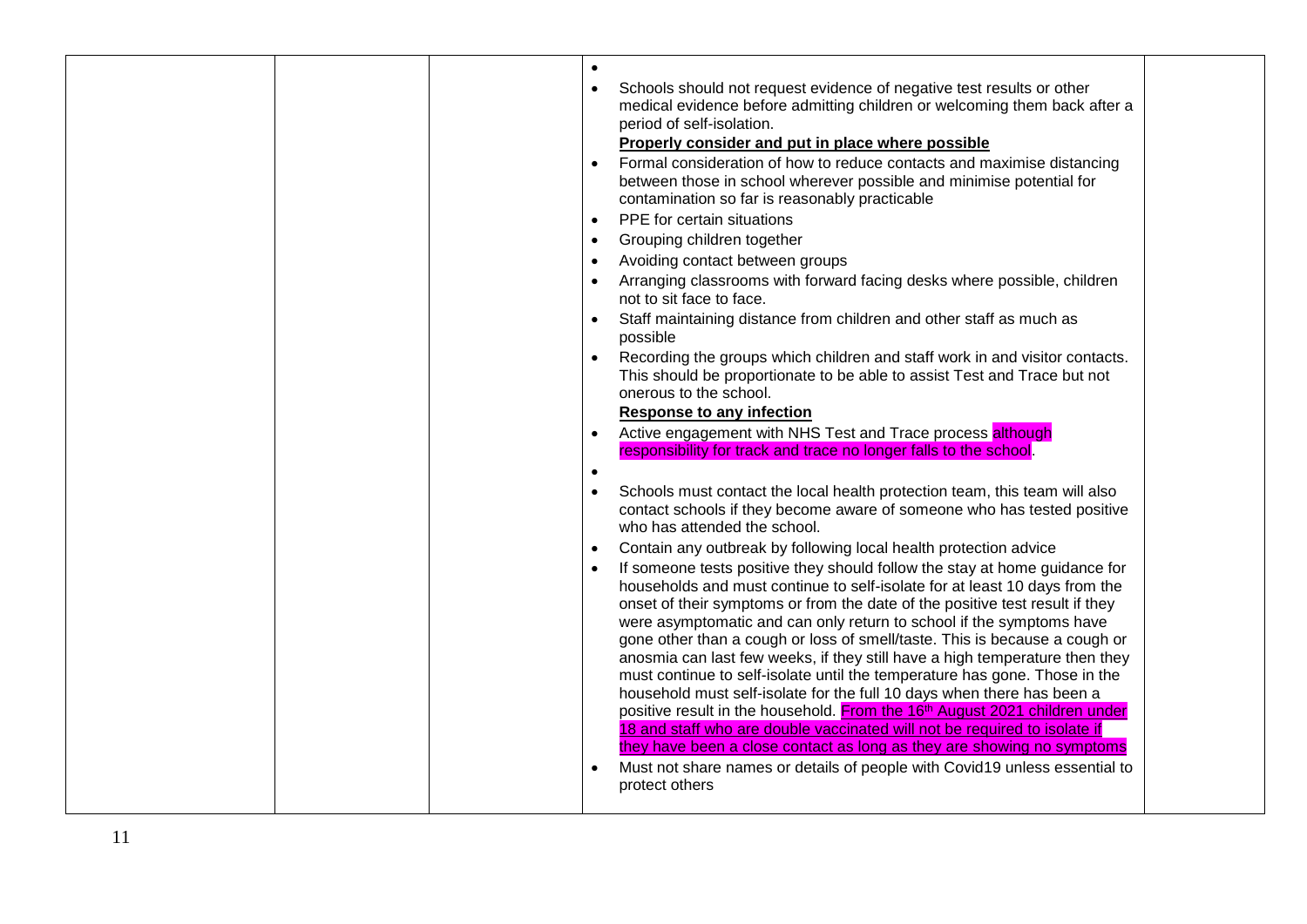|  | <b>Containing an outbreak</b><br>If schools have 2 or more confirmed cases within 10 days or an overall rise<br>in sickness absence where Covid19 is suspected they may have an<br>outbreak and continue to work with the local health protection team. Whole<br>school closure should ONLY be considered on the advice of health<br>protection teams or if the risk of continuing to open school outweighs it<br>remaining open<br>If child or adult feels unwell temperature to be taken, if temperature over<br>37.8 then please seek advice from Caroline Sice, or Nikki Napier<br>If child or adult displays symptoms in school such as high temperature over<br>37.8, dry persistent cough, or loss or change in smell or taste then please<br>contact member of SLT for advice. if they advise then child must go to the |  |
|--|---------------------------------------------------------------------------------------------------------------------------------------------------------------------------------------------------------------------------------------------------------------------------------------------------------------------------------------------------------------------------------------------------------------------------------------------------------------------------------------------------------------------------------------------------------------------------------------------------------------------------------------------------------------------------------------------------------------------------------------------------------------------------------------------------------------------------------|--|
|  | isolation room (music room) Full PPE to be worn (mask, gloves, apron) if<br>dealing with child or adult who is unwell. Deep clean must take place after<br>room has been used by the staff member who dealt with situation ready for<br>another incident if needed.                                                                                                                                                                                                                                                                                                                                                                                                                                                                                                                                                             |  |
|  | <b>CLEANING REGIMES</b><br>All staff - Sanitising spray to be used to clean areas where wipes cannot be<br>$\bullet$<br>used. Do NOT use spray whilst children present.                                                                                                                                                                                                                                                                                                                                                                                                                                                                                                                                                                                                                                                         |  |
|  | Premises team - Contact points such as door handles, taps, light switches,<br>toilet locks and keyboard entry pads to be sanitised once during the school<br>day in addition to the evening clean                                                                                                                                                                                                                                                                                                                                                                                                                                                                                                                                                                                                                               |  |
|  | Premises team - Hand sanitiser, hand towels and soap to be checked and<br>refilled as necessary twice daily, in addition to the evening clean                                                                                                                                                                                                                                                                                                                                                                                                                                                                                                                                                                                                                                                                                   |  |
|  | Premises team – outside bins to be emptied twice daily in addition to the<br>evening clean                                                                                                                                                                                                                                                                                                                                                                                                                                                                                                                                                                                                                                                                                                                                      |  |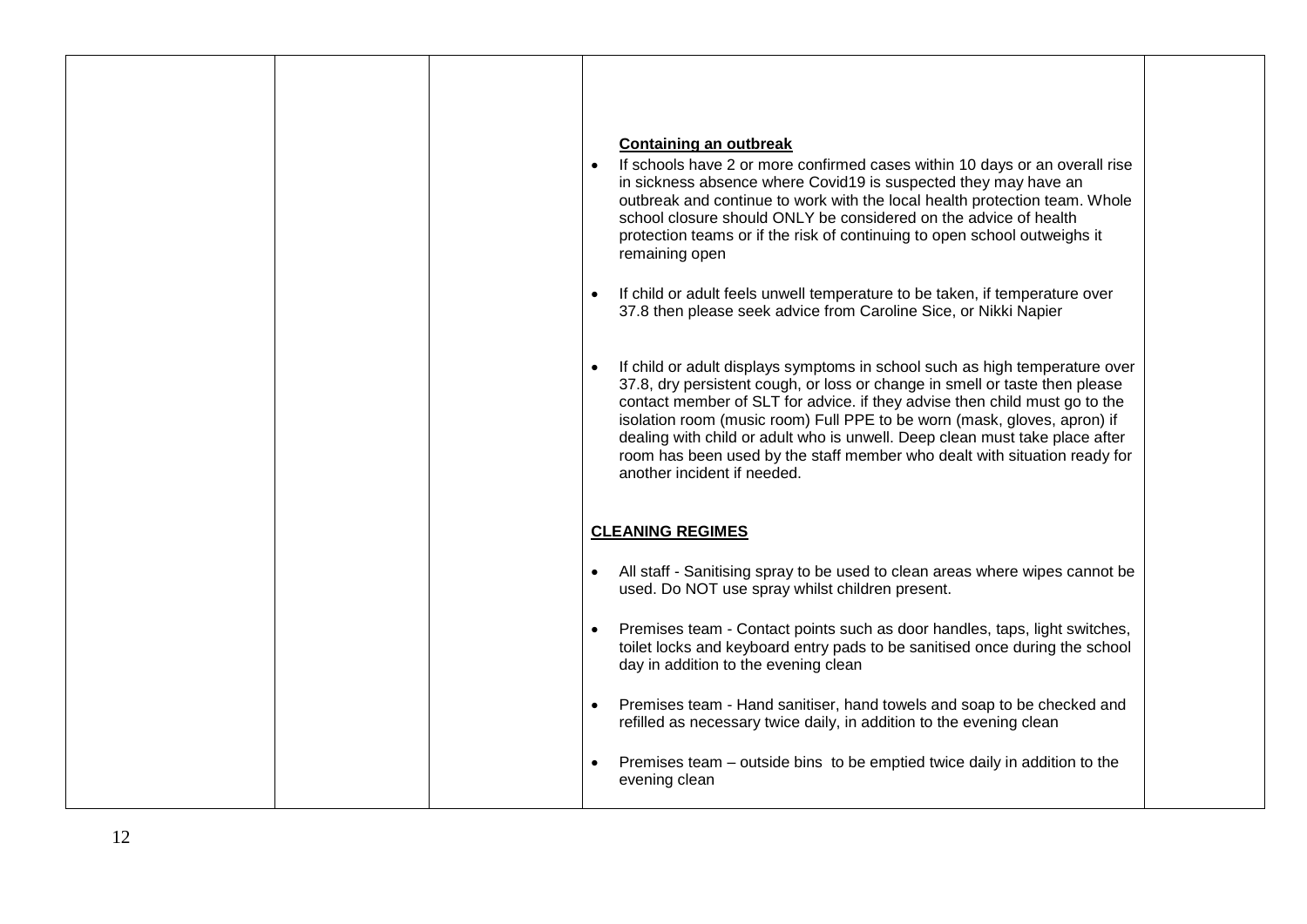| All staff - Catch it bin it kill it, to be implemented                                                                                                                              |
|-------------------------------------------------------------------------------------------------------------------------------------------------------------------------------------|
| Premises team - Twice weekly stock check of all cleaning and PPE<br>$\bullet$<br>products and equipment                                                                             |
| Premises team - desks and phones to be sanitised every evening<br>$\bullet$                                                                                                         |
| All staff - stock up own first aid kits and request replenishment of cleaning<br>boxes from premises team                                                                           |
| Office team - stock up medical room<br>$\bullet$                                                                                                                                    |
| All staff – classrooms will be provided with cleaning box to ensure<br>resources can be wiped down as needed through the day                                                        |
| All staff – shared resources to be cleaned between use<br>$\bullet$                                                                                                                 |
| Office teams to clean own desk areas - cleaning products provided<br>٠                                                                                                              |
| <b>HYGIENE MEASURES</b>                                                                                                                                                             |
| Upon arrival of school and when leaving school, hand gel must be used<br>$\bullet$<br>and/or hand washing. Outside handwashing will be in place for children.                       |
| Children and staff - Regular hand washing during the day for 20 secs,<br>before and after each transition, before and after food, after using the toilet,<br>before leaving school. |
| Limited jewellery to be worn (advise wedding ring only)<br>$\bullet$                                                                                                                |
| No jewellery for children                                                                                                                                                           |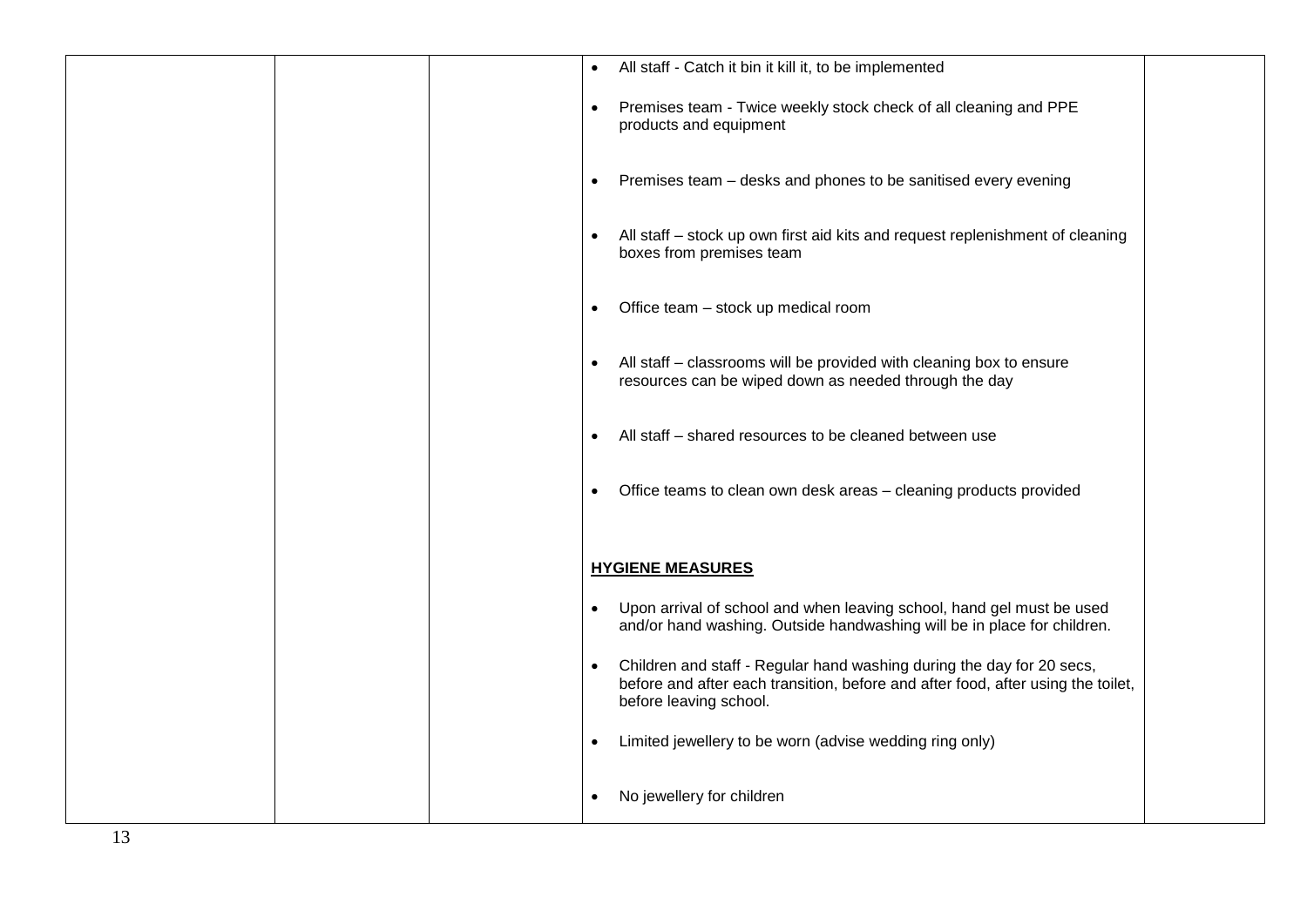|  | $\bullet$ | Please clean own glasses upon arrival and before leaving                                                                                                                                                       |  |
|--|-----------|----------------------------------------------------------------------------------------------------------------------------------------------------------------------------------------------------------------|--|
|  |           | Please consider lanyards and all the bits hanging from them - should be<br>easily wipeable and limited to name badge                                                                                           |  |
|  |           | All areas to be well ventilated, windows and doors to be open where this<br>doesn't present a safeguarding issue. Change in uniform policy so that<br>children may wear their outdoor uniform hoodies indoors. |  |
|  |           | Hand gel, soap, tissues and hand towels to be available in all classrooms<br>and staff areas                                                                                                                   |  |
|  |           | Catch it bin it kill it, to be implemented if child coughs or sneezes and<br>hasn't used tissue then please hand gel their hands immediately before<br>washing their hands                                     |  |
|  |           | MEDICAL POLICY, FIRST AID AND USE OF PPE                                                                                                                                                                       |  |
|  | $\bullet$ | The medical policy remains in place                                                                                                                                                                            |  |
|  |           | Any medicines to be taken to the front office where forms need to be<br>completed.                                                                                                                             |  |
|  |           | Medicines to be given in the medical room - PPE is provided including<br>gloves, aprons, face shields and mask                                                                                                 |  |
|  |           | Children and staff to wash hands before and after medication                                                                                                                                                   |  |
|  |           | If other children due at same time they must wait a reasonable distance<br>away from each other                                                                                                                |  |
|  |           | First aid kits will have PPE added to them - office to action initially then<br>bubbles responsible for keeping them replenished.                                                                              |  |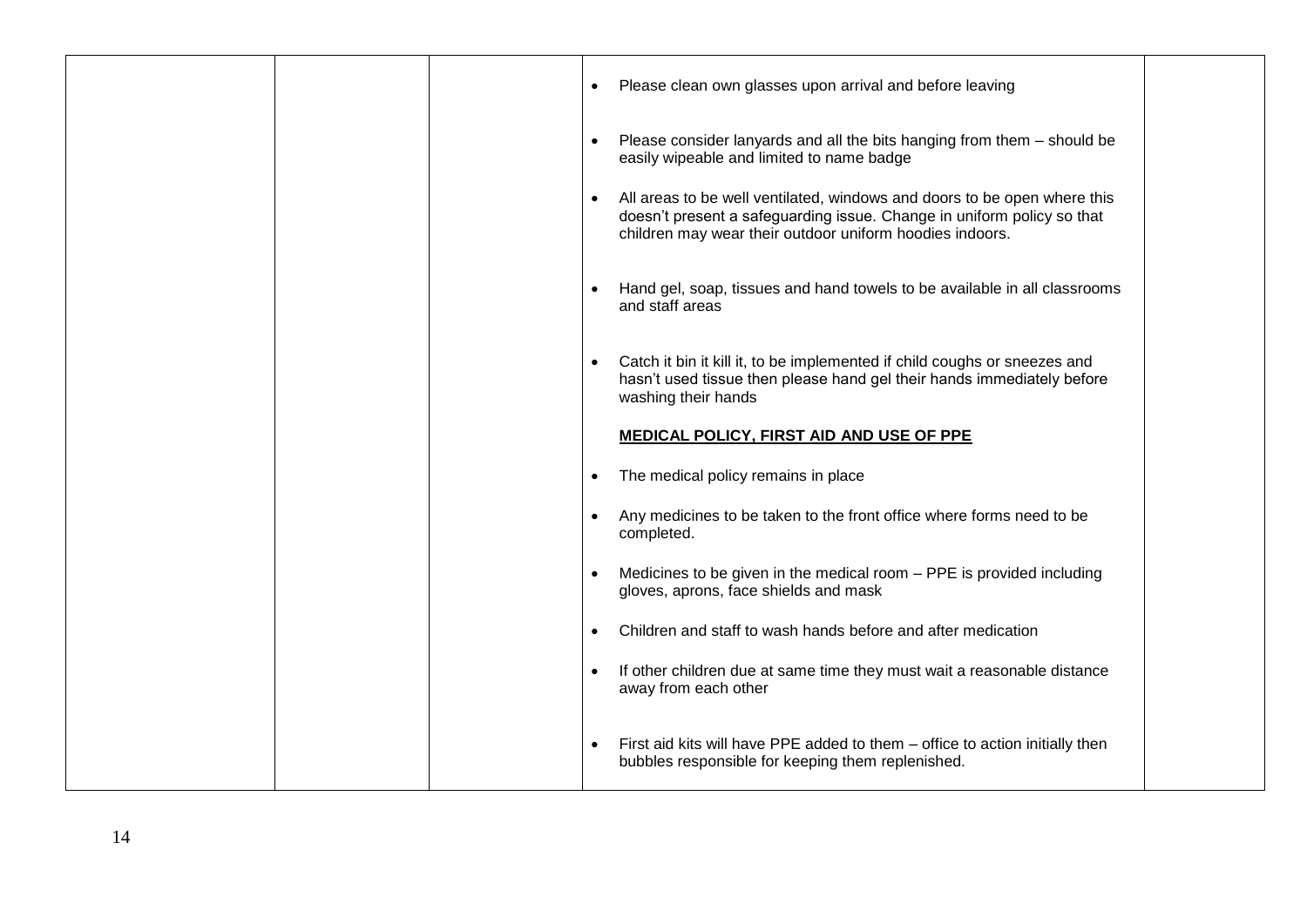|  | First aid MUST be administered in classrooms and NOT brought down to<br>the medical room, the only exception is head injury or serious injury. Face<br>masks, gloves and masks are provided - please use                                                                                                                                                                                                                                                            |
|--|---------------------------------------------------------------------------------------------------------------------------------------------------------------------------------------------------------------------------------------------------------------------------------------------------------------------------------------------------------------------------------------------------------------------------------------------------------------------|
|  | If child is vomiting then isolate away from other children in the music room<br>$\bullet$<br>and do not bring down to main office until adult arrives to collect.                                                                                                                                                                                                                                                                                                   |
|  | Phone calls home to be made using portable phone at main office or ask<br>the office to make the call.                                                                                                                                                                                                                                                                                                                                                              |
|  | PPE to be worn for intimate care – both staff<br>$\bullet$                                                                                                                                                                                                                                                                                                                                                                                                          |
|  | Ice packs to be collected from fridge by staff only and washed between use                                                                                                                                                                                                                                                                                                                                                                                          |
|  | <b>MINIBUS</b>                                                                                                                                                                                                                                                                                                                                                                                                                                                      |
|  | Minibus can be used, masks to be worn by all, hand sanitiser to be taken<br>on minibus by staff member, all adults and children to sanitise hands<br>before and after using minibus, Children from same year group may travel<br>on the bus as the same time. Minibus to be cleaned after using by staff<br>member. Please dispose of masks immediately after using by double<br>bagging in bin bags. Please use gloves when collecting masks to be<br>disposed of. |
|  | <b>BEHAVIOUR POLICY</b>                                                                                                                                                                                                                                                                                                                                                                                                                                             |
|  | No changes but children can only be sent to another class in your Year<br>group or call SLT                                                                                                                                                                                                                                                                                                                                                                         |
|  | Addendum in place to the policy regarding children who do not comply with<br>the Covid 19 rules and procedures                                                                                                                                                                                                                                                                                                                                                      |
|  | <b>SAFEGUARDING POLICY</b>                                                                                                                                                                                                                                                                                                                                                                                                                                          |
|  | No changes to existing policy                                                                                                                                                                                                                                                                                                                                                                                                                                       |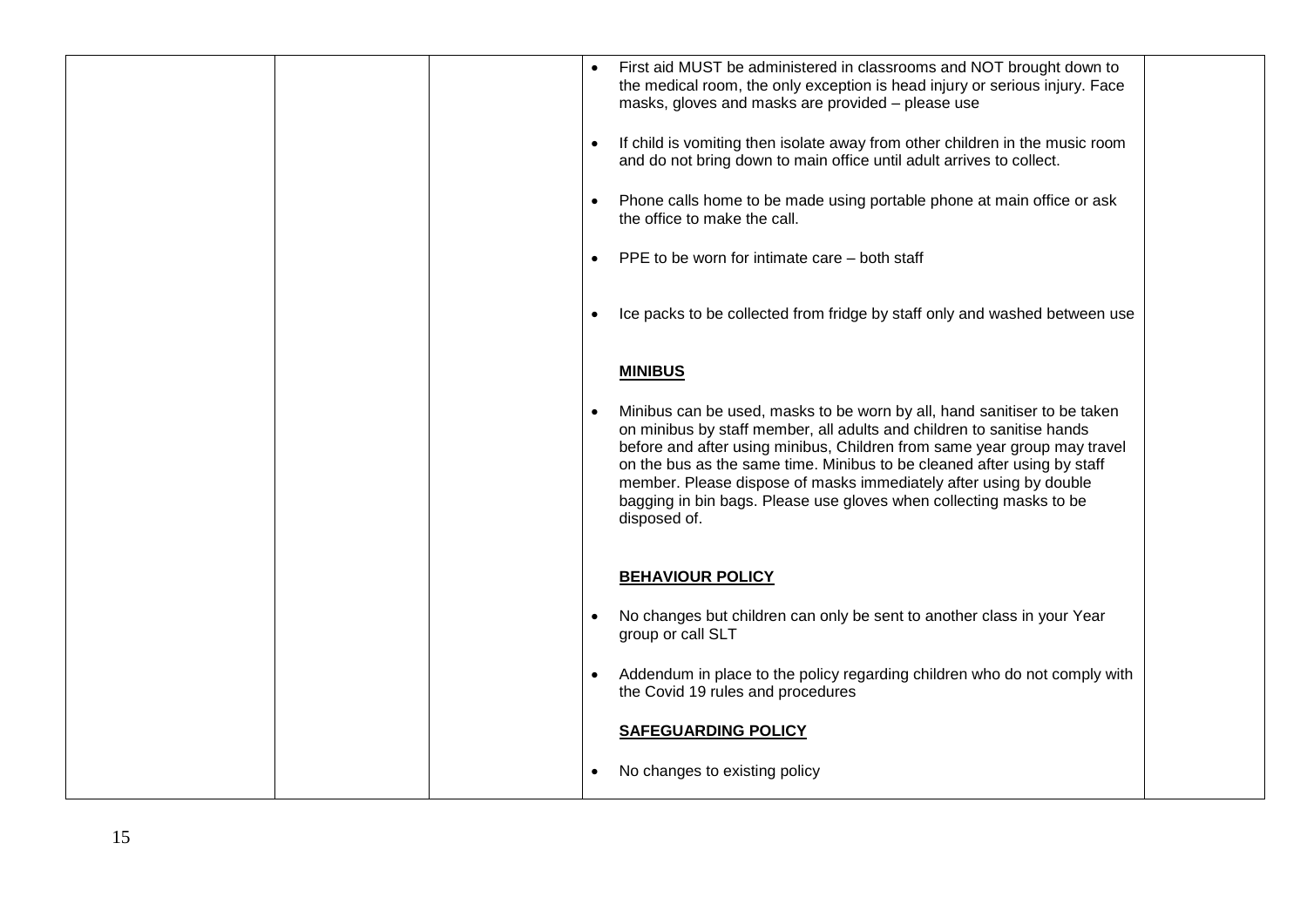|  | Addendum for policy due to Covid-19 states: Keeping Children Safe<br>Online. During this period, it is likely that children will be using online<br>platforms and gaming sites more frequently. Extra information and support<br>has been available to help families monitor and identify signs of grooming,<br>online bulling or peer-on-peer abuse. Any incidents reported to school will<br>be followed up with the Family Team and the police will be informed if the<br>school deems it necessary. |  |
|--|---------------------------------------------------------------------------------------------------------------------------------------------------------------------------------------------------------------------------------------------------------------------------------------------------------------------------------------------------------------------------------------------------------------------------------------------------------------------------------------------------------|--|
|  | <b>EMERGENCY EVACUATION</b><br>Adapt to allow for social distancing when exiting and on playground<br>meeting point (mindful that getting out safely supersedes social distancing<br>in an emergency)<br>Use closest exit even if this means using a classroom or area not<br>designated for your class/year group                                                                                                                                                                                      |  |
|  | <b>REDUCING USE OF PUBLIC TRANSPORT</b><br>Families and staff reminded of government advice when using public<br>$\bullet$<br>transport unless absolutely necessary, wear face mask and ensure sanitise<br>hands.                                                                                                                                                                                                                                                                                       |  |
|  | <b>VISITORS</b><br>Meetings to be held virtually where possible<br>$\bullet$<br>Family tours can take place<br>$\bullet$<br>All visitors to school to be asked to wear masks - see plan for when<br>$\bullet$                                                                                                                                                                                                                                                                                           |  |
|  | If family member needs to see family team or inclusion team please call<br>staff member to main reception, they will then meet outside with parent<br>adhering to 2m rule                                                                                                                                                                                                                                                                                                                               |  |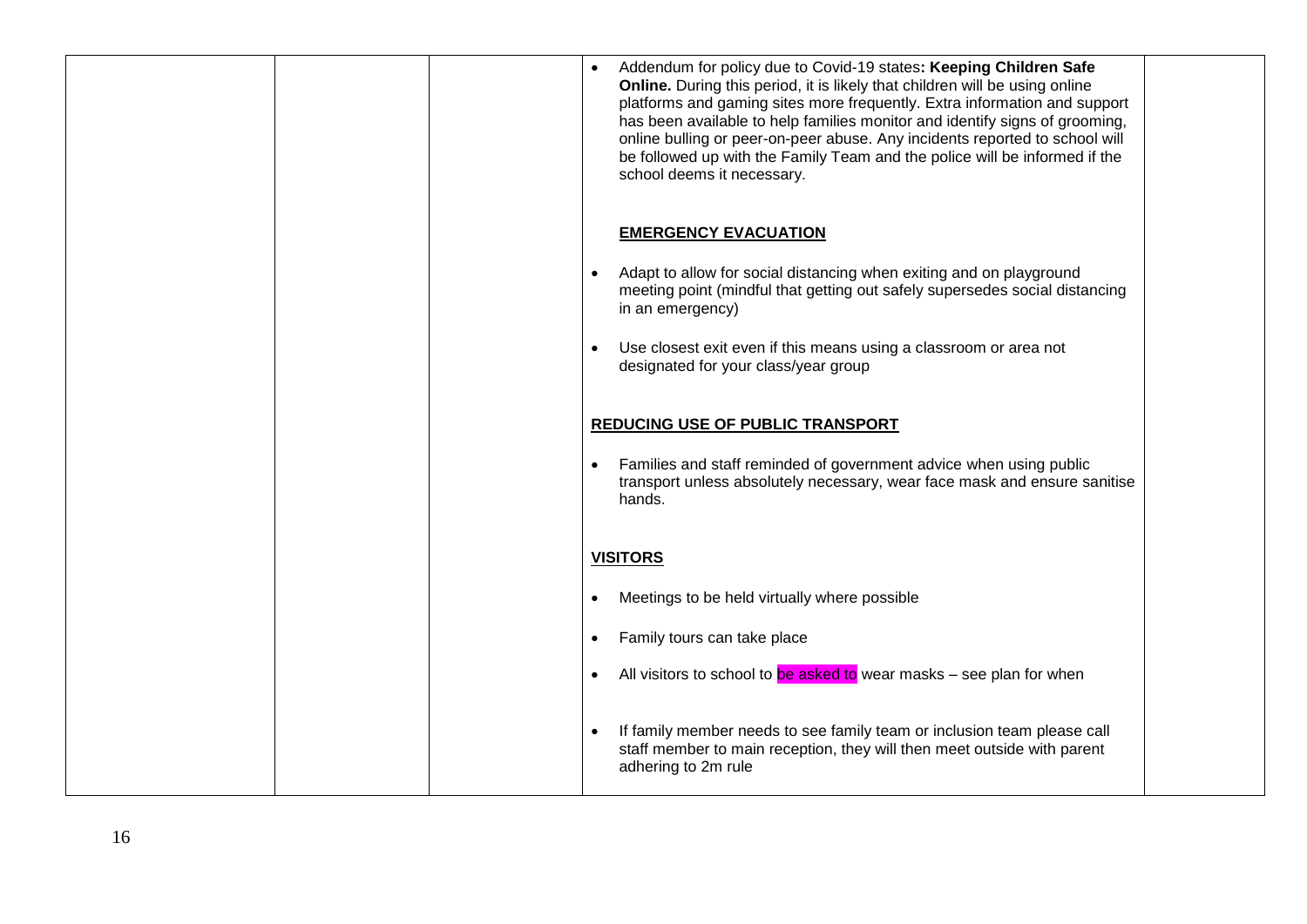| In an emergency a room will be found in school where social distancing<br>can be followed                                                                                                                                                                                                                                                                                                                                                                                                                           |
|---------------------------------------------------------------------------------------------------------------------------------------------------------------------------------------------------------------------------------------------------------------------------------------------------------------------------------------------------------------------------------------------------------------------------------------------------------------------------------------------------------------------|
| Contractors, can attend Office team must be informed of time of visit. Sign<br>in and then call Paul or Scooby to accompany with 2m social distancing in<br>place. Must be booked at a time when premises team are available.                                                                                                                                                                                                                                                                                       |
| No families will be allowed to enter the building unless a pre-booked<br>appointment is made and only when a video call isn't possible                                                                                                                                                                                                                                                                                                                                                                              |
| Most meetings to be carried out by video call and these will continue<br>although professionals supporting children will be permitted to visit<br>following hygiene procedures, these visits should be pre-booked. Staff<br>booking professionals visiting school should advise the office so they can<br>add them to the visitor system as a pre-booked visitor, the staff member<br>booking the visitor to attend school should send the current risk<br>assessment to the professional before they attend school |
| Coaches such as ballet and dance will be in school for year groups.                                                                                                                                                                                                                                                                                                                                                                                                                                                 |
| Volunteers are welcome to return to school but must stay in a consistent<br>year group for every visit and use mitigation such as hand gel and hand<br>washing.                                                                                                                                                                                                                                                                                                                                                     |
| Record of visitors to be kept for NHS Test and Trace purposes and QR<br>scanning code at front office                                                                                                                                                                                                                                                                                                                                                                                                               |
| <b>HALL HIRE</b>                                                                                                                                                                                                                                                                                                                                                                                                                                                                                                    |
| Hall hire is permitted                                                                                                                                                                                                                                                                                                                                                                                                                                                                                              |
| <b>PHYSICAL EDUCATION</b>                                                                                                                                                                                                                                                                                                                                                                                                                                                                                           |
| Hall can be used by one class/year group at a time                                                                                                                                                                                                                                                                                                                                                                                                                                                                  |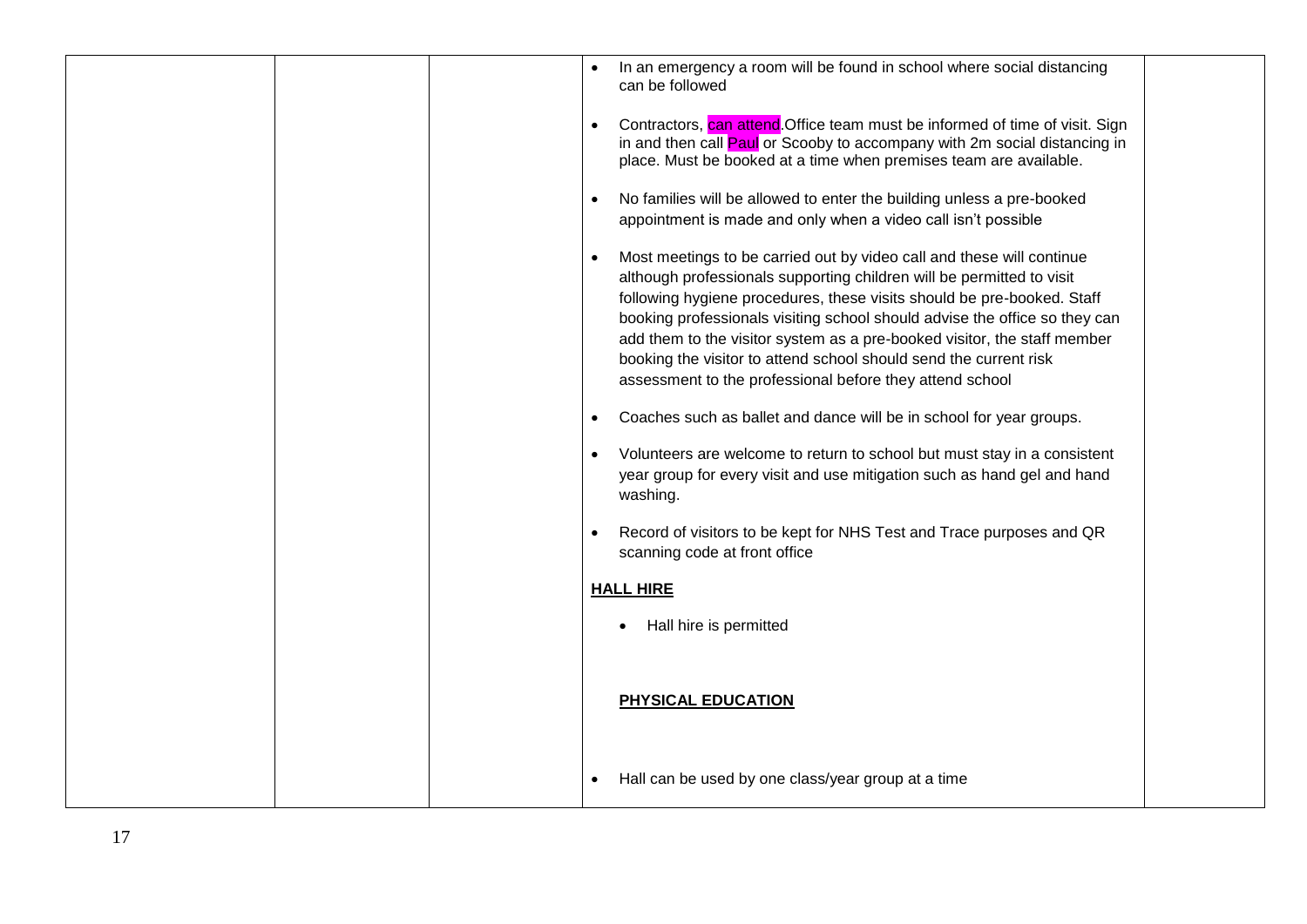| Outside areas to be used as much as possible, timetable will be created.<br>$\bullet$                                                                                                                                                                                                                                                                                                                                            |
|----------------------------------------------------------------------------------------------------------------------------------------------------------------------------------------------------------------------------------------------------------------------------------------------------------------------------------------------------------------------------------------------------------------------------------|
| Once PE has taken place that week then PE kit to be taken home to wash<br>$\bullet$<br>before being returned to school                                                                                                                                                                                                                                                                                                           |
| <b>MUSIC AND PERFORMANCES</b>                                                                                                                                                                                                                                                                                                                                                                                                    |
| The playing of musical instruments and singing is permitted within bubbles<br>$\bullet$                                                                                                                                                                                                                                                                                                                                          |
| <b>Swimming</b>                                                                                                                                                                                                                                                                                                                                                                                                                  |
| See Risk Assessments in place for Year 1-4                                                                                                                                                                                                                                                                                                                                                                                       |
| <b>School trips</b><br>Overnight UK Trips permitted although trips abroad still paused.                                                                                                                                                                                                                                                                                                                                          |
| BREAKFAST/50p/£1 CLUB AND AFTER SCHOOL CLUBS AND DEN                                                                                                                                                                                                                                                                                                                                                                             |
| After school Den and breakfast will be open and normal procedures<br>$\bullet$<br>apply                                                                                                                                                                                                                                                                                                                                          |
| Wash hands on arrival, use hand sanitiser regularly. Wash hands before<br>$\bullet$<br>and after eating. Wash hands before they leave school. Children to be<br>taken to main reception door for handover outside, families not to enter<br>building. Use outside as much as possible to lower risk. Keep children<br>apart as much as possible as these children and staff are from different<br>year groups across the school. |
| We will look at returning to an 8am club after the half term.<br>b                                                                                                                                                                                                                                                                                                                                                               |
| £1 Club will now be for whole school and will now take place in the<br>$\bullet$<br>hall in the mornings. For the after school sessions children to be<br>taken to tables by the side of hall. Once all children there then please                                                                                                                                                                                               |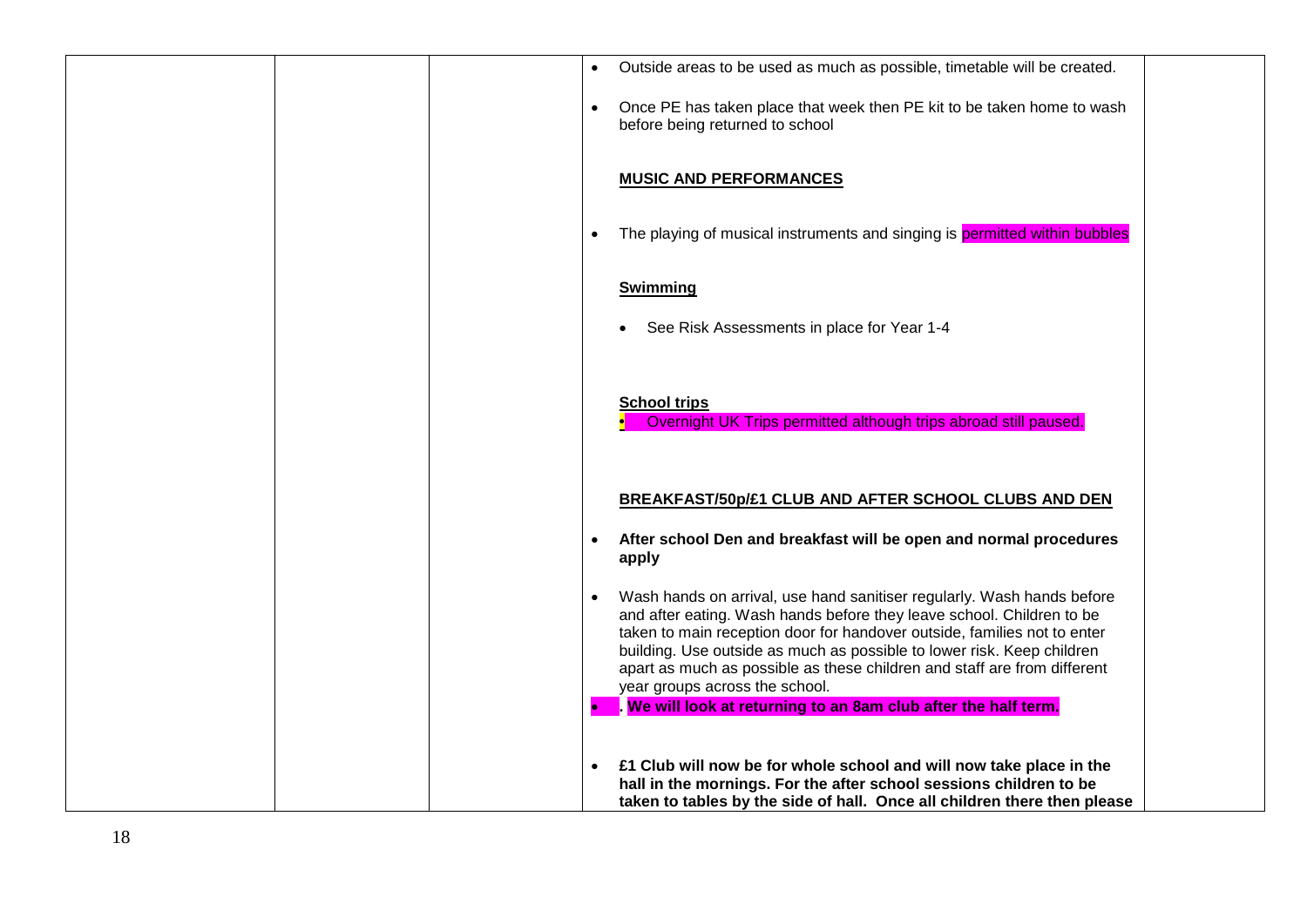|                                                                         |                                                      |                                                 | use appropriate spare room such as ICT room if required, hall won't<br>be available due to Dance Live. Bookings will be made online and<br>office to provide register am and pm. We will take register for<br>safeguarding and track and trace monitoring. Register to be given to<br>office after each am and pm session .Collection from front office. |  |
|-------------------------------------------------------------------------|------------------------------------------------------|-------------------------------------------------|----------------------------------------------------------------------------------------------------------------------------------------------------------------------------------------------------------------------------------------------------------------------------------------------------------------------------------------------------------|--|
|                                                                         |                                                      |                                                 | Staff children who arrive with staff family member must stay with them until<br>$\bullet$<br>their class opens and then parent must take their own child to the<br>classroom                                                                                                                                                                             |  |
|                                                                         |                                                      |                                                 | All other normal procedures and policies apply.                                                                                                                                                                                                                                                                                                          |  |
|                                                                         |                                                      |                                                 | <b>PRECAUTIONS WHEN LEAVING SCHOOL</b>                                                                                                                                                                                                                                                                                                                   |  |
|                                                                         |                                                      |                                                 | Wash hands before leaving school<br>$\bullet$                                                                                                                                                                                                                                                                                                            |  |
|                                                                         |                                                      |                                                 | Wash hands when home<br>$\bullet$                                                                                                                                                                                                                                                                                                                        |  |
|                                                                         |                                                      |                                                 | Change clothes when home wash clothes advised (60 degrees if possible)<br>$\bullet$                                                                                                                                                                                                                                                                      |  |
|                                                                         |                                                      |                                                 | <b>MONITORING</b>                                                                                                                                                                                                                                                                                                                                        |  |
|                                                                         |                                                      |                                                 | Covid-19 coordinators - Nikki Napier and Carrie Almond                                                                                                                                                                                                                                                                                                   |  |
|                                                                         |                                                      |                                                 | Checks to be undertaken each day on the control measures in place and<br>$\bullet$<br>reported back to the Headteacher                                                                                                                                                                                                                                   |  |
|                                                                         |                                                      |                                                 | Staff encouraged to report any breaches of H&S protocol they have<br>witnessed to the Headteacher or Covid-19 Coordinators                                                                                                                                                                                                                               |  |
| <b>Children - Symptomatic</b><br>and displaying COVID 19<br>in our care | Spread or<br>transmission of<br>covid19 to others at | All children<br>All staff<br>All Family members | All staff<br>If child feels unwell temperature to be taken, if temperature over 37.8 then<br>members<br>please seek advice from caroline Sice or Nikki Napier                                                                                                                                                                                            |  |
|                                                                         | school, home or in<br>the community                  | Community                                       | If child displays symptoms in school such as high temperature over 37.8,<br>dry persistent cough, or loss or change in smell or taste then please contact                                                                                                                                                                                                |  |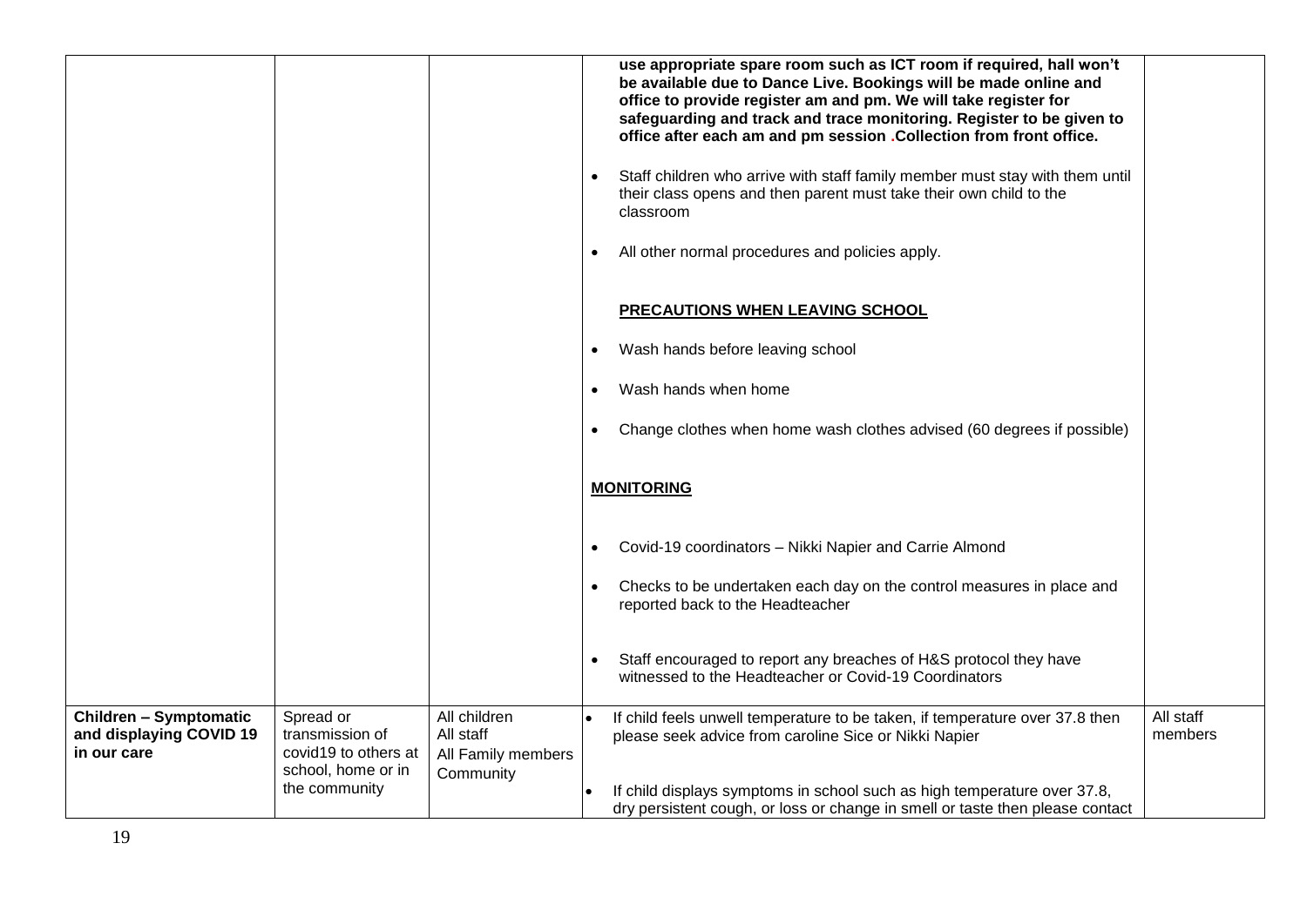| LOO: 5<br><b>DOH: 5</b><br>RR: 25 | member of SLT for advice. if they advise then child must go to the isolation<br>room (music room *) Full PPE to be worn (mask, gloves, apron) if dealing<br>with child who is unwell. Deep clean must take place after room has been<br>used by the staff member who dealt with situation ready for another incident<br>if needed.                                                                   |
|-----------------------------------|------------------------------------------------------------------------------------------------------------------------------------------------------------------------------------------------------------------------------------------------------------------------------------------------------------------------------------------------------------------------------------------------------|
|                                   | Send home children or staff with Covid19 symptoms and advise them to<br>follow the Stay Home guidance, they must self-isolate for at least 10 days<br>and should arrange to be tested. Other members of the household including<br>siblings should self-isolate for 10 days from when the symptomatic person<br>first had symptoms IF TEST POSITIVE see further guidance in positive test<br>section |
|                                   | If a child is awaiting collection they should be moved if possible to a room<br>they can isolate in with adult supervision. - music room *except on<br>Wednesdays and Thursdays this will need to be the snug as music lessons<br>are taking place                                                                                                                                                   |
|                                   | PPE must be worn by staff caring for a child who is awaiting collection if a<br>distance of 2 metres cannot be maintained.                                                                                                                                                                                                                                                                           |
|                                   | Any staff who have helped someone with symptoms and any children who<br>have been in close contact do not need to go home and self-isolate unless<br>they develop symptoms themselves (in which case, they should arrange a<br>test) or if the symptomatic person tests positive or if they are requested to<br>by NHS Test and Trace.                                                               |
|                                   | From the 16th August 2021 children under 18 and staff who<br>are double vaccinated will not be required to isolate if they<br>have been a close contact as long as they are showing no<br>symptoms                                                                                                                                                                                                   |
|                                   | . If you have a negative COVID-19 PCR test result after being tested<br>because you had symptoms If your PCR test result is negative but you still<br>have symptoms, you may have another virus such as a cold or flu. You                                                                                                                                                                           |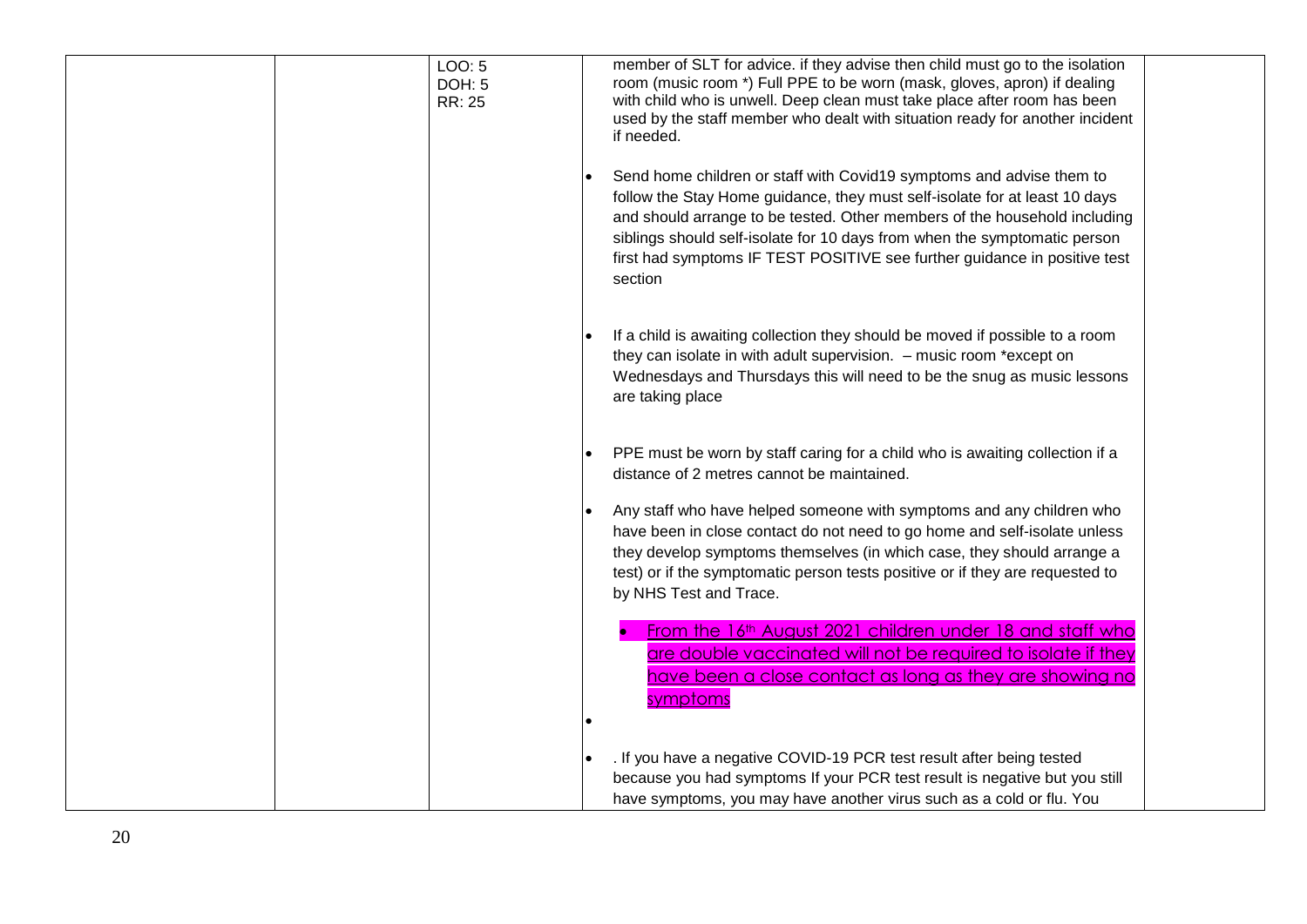|                                                                                 |                                                                                             |                                                                                                          |           | should stay at home until you feel well. Seek medical attention if you are                                                                                                                                                                                                                                                                                                                                                                                                                                                                                                                                                                                                                                                                                                                                                                                                                                                                                                                                                                                                                                                                                                                                                                                                                                                                                                                                                                                                                                                                                                                                                                                                                                                       |                         |
|---------------------------------------------------------------------------------|---------------------------------------------------------------------------------------------|----------------------------------------------------------------------------------------------------------|-----------|----------------------------------------------------------------------------------------------------------------------------------------------------------------------------------------------------------------------------------------------------------------------------------------------------------------------------------------------------------------------------------------------------------------------------------------------------------------------------------------------------------------------------------------------------------------------------------------------------------------------------------------------------------------------------------------------------------------------------------------------------------------------------------------------------------------------------------------------------------------------------------------------------------------------------------------------------------------------------------------------------------------------------------------------------------------------------------------------------------------------------------------------------------------------------------------------------------------------------------------------------------------------------------------------------------------------------------------------------------------------------------------------------------------------------------------------------------------------------------------------------------------------------------------------------------------------------------------------------------------------------------------------------------------------------------------------------------------------------------|-------------------------|
|                                                                                 |                                                                                             |                                                                                                          |           | concerned about your symptoms.                                                                                                                                                                                                                                                                                                                                                                                                                                                                                                                                                                                                                                                                                                                                                                                                                                                                                                                                                                                                                                                                                                                                                                                                                                                                                                                                                                                                                                                                                                                                                                                                                                                                                                   |                         |
|                                                                                 |                                                                                             |                                                                                                          |           | If particularly worried call 111 for advice or if breathing difficulties call 999.                                                                                                                                                                                                                                                                                                                                                                                                                                                                                                                                                                                                                                                                                                                                                                                                                                                                                                                                                                                                                                                                                                                                                                                                                                                                                                                                                                                                                                                                                                                                                                                                                                               |                         |
| <b>Staff - Symptomatic and</b><br>displaying COVID 19<br>attributes in our care | Spread or<br>transmission of<br>covid19 to others at<br>school, home or in<br>the community | All children<br>All staff<br>All Family members<br>Community<br>LOO: 5<br><b>DOH: 5</b><br><b>RR: 25</b> | $\bullet$ | If adult feels unwell temperature to be taken, if temperature over 37.8 then<br>please seek advice from Caroline Sice, or Nikki Napier<br>If adult displays symptoms in school such as high temperature over 37.8,<br>dry persistent cough, or loss or change in smell or taste then please<br>contact member of SLT for advice. if they advise then adult must go to the<br>isolation room (music room) Full PPE to be worn (mask, gloves, apron) if<br>dealing with adult who is unwell. Deep clean must take place after room<br>has been used by the staff member who dealt with situation ready for<br>another incident if needed<br>Send home staff with Covid19 symptoms and advise them to follow the<br>Stay Home guidance, they must self-isolate for at least 10 days and should<br>arrange to be tested. Other members of the household including siblings<br>should self-isolate for 10 days from when the symptomatic person first had<br>symptoms IF TEST POSITIVE see further guidance in positive test section<br>Any staff who have helped someone with symptoms and any staff or<br>children who have been in close contact do not need to go home and self-<br>isolate unless they develop symptoms themselves (in which case, they<br>should arrange a test) or if the symptomatic person tests positive or if they<br>are requested to by NHS Test and Trace.<br>If you have a negative COVID-19 PCR test result after being tested because<br>you had symptoms and your PCR test result is negative but you still have<br>symptoms, you may have another virus such as a cold or flu. You should stay<br>at home until you feel well. Seek medical attention if you are concerned about<br>your symptoms. | All staff<br><b>SLT</b> |
|                                                                                 |                                                                                             |                                                                                                          |           | From the 16th August 2021 children under 18 and staff who are double<br>vaccinated will not be required to isolate if they have been a close<br>contact as long as they are showing no symptoms                                                                                                                                                                                                                                                                                                                                                                                                                                                                                                                                                                                                                                                                                                                                                                                                                                                                                                                                                                                                                                                                                                                                                                                                                                                                                                                                                                                                                                                                                                                                  |                         |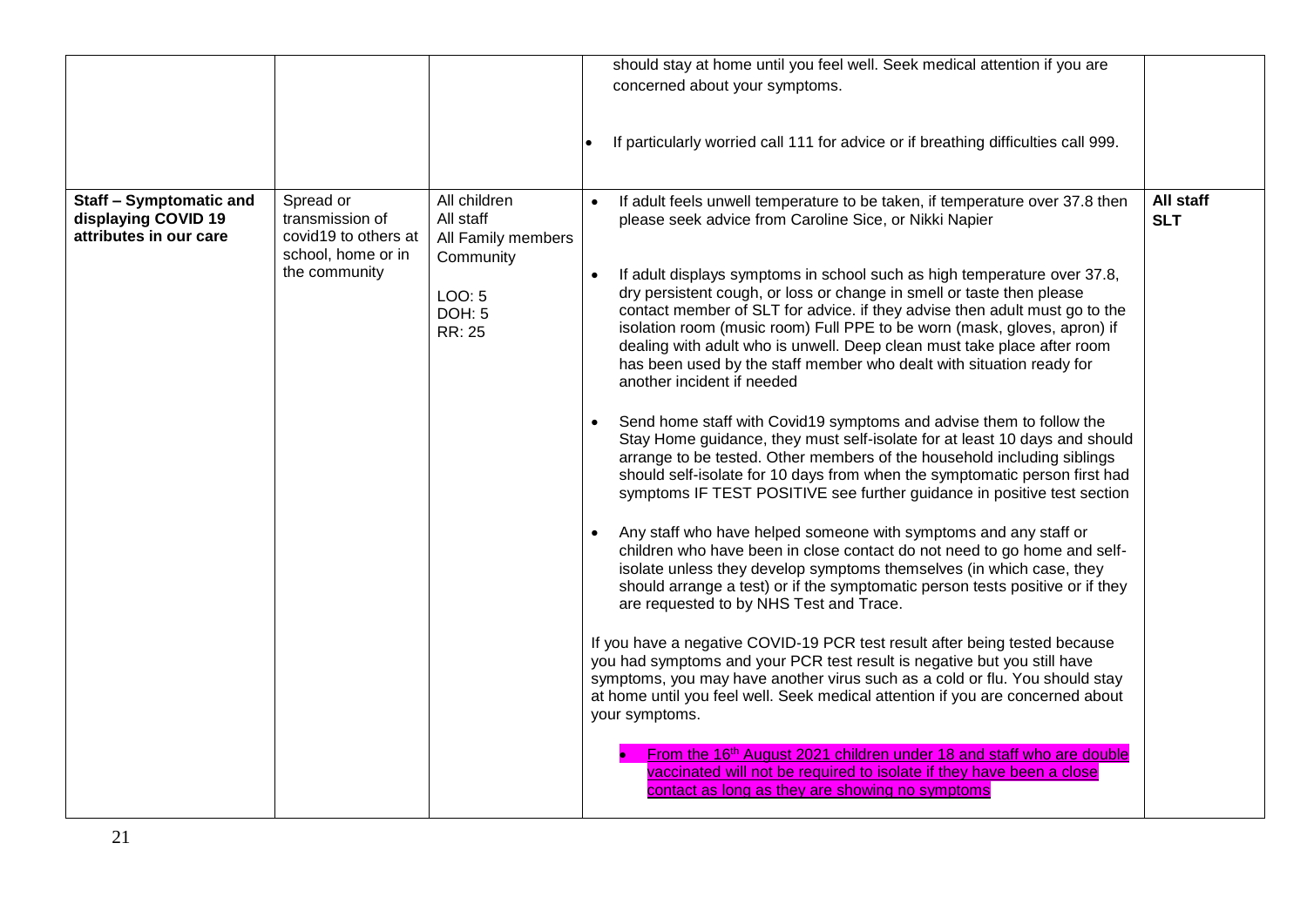| Staff - safeguarding of<br>pupils including potential<br>home visits | Becoming ill<br>Passing on to make<br>someone else ill<br>Missing child<br>Vulnerable family<br>who are unwell<br>needing deliveries<br>Safeguarding<br>concern requiring a<br>visit | All children<br>All staff<br>All Family members<br>Community<br>LOO: 5<br>DOH: 5<br>RR: 25 | Home visits can take place but not in homes of households with a positive<br>case or awaiting a test result                                                                                                                                                                                                                                                                                                                                                                                                                               | Staff<br><b>SLT</b>             |
|----------------------------------------------------------------------|--------------------------------------------------------------------------------------------------------------------------------------------------------------------------------------|--------------------------------------------------------------------------------------------|-------------------------------------------------------------------------------------------------------------------------------------------------------------------------------------------------------------------------------------------------------------------------------------------------------------------------------------------------------------------------------------------------------------------------------------------------------------------------------------------------------------------------------------------|---------------------------------|
| <b>Staff - Pregnancy</b>                                             | Risk to pregnant<br>women                                                                                                                                                            | Pregnant Women                                                                             | Refer to COVID guidance for pregnant women and individual RA for<br>specifics.                                                                                                                                                                                                                                                                                                                                                                                                                                                            | Pregnant<br>Women               |
| Poor Mental ill health of<br>staff                                   | Feeling isolated<br>due to living alone<br>Balance home life,<br>working and caring<br>for children<br>Feeling isolated for<br>those who are<br>shielding                            | All staff<br>LOO: 5<br><b>DOH: 5</b><br>RR: 25                                             | Staff to find another staff member they feel comfortable chatting to -<br>$\bullet$<br>$\bullet$<br>Head Teacher available to discuss making arrangements suited to needs.<br>$\bullet$<br>Head Teacher/HR will provide contacts to appropriate agencies to support.<br>$\bullet$<br>Team/Leaders or line managers to check in with their team members from<br>a wellbeing perspective weekly.<br>Minimum of weekly update to all staff via email from Headteacher<br>$\bullet$<br>. Timetabled rest breaks and take outdoors if possible | Headteacher<br>All staff        |
| Poor Mental ill health of<br>children                                | Time out of school<br>and routine due to<br>Covid 19 will have<br>had an unknown<br>impact on the social<br>and emotional<br>needs of children                                       | All children<br>LOO: 5<br><b>DOH: 5</b><br>RR: 25                                          | Social and emotional needs priority as children return to school<br>$\bullet$<br>TAC team ready to support                                                                                                                                                                                                                                                                                                                                                                                                                                | All staff                       |
| Poor Mental ill health of<br>parents/families                        | Time out of school<br>and routine due to<br>Covid 19 will have<br>had an unknown                                                                                                     | All families                                                                               | TAC team ready to support                                                                                                                                                                                                                                                                                                                                                                                                                                                                                                                 | All staff<br><b>Family Team</b> |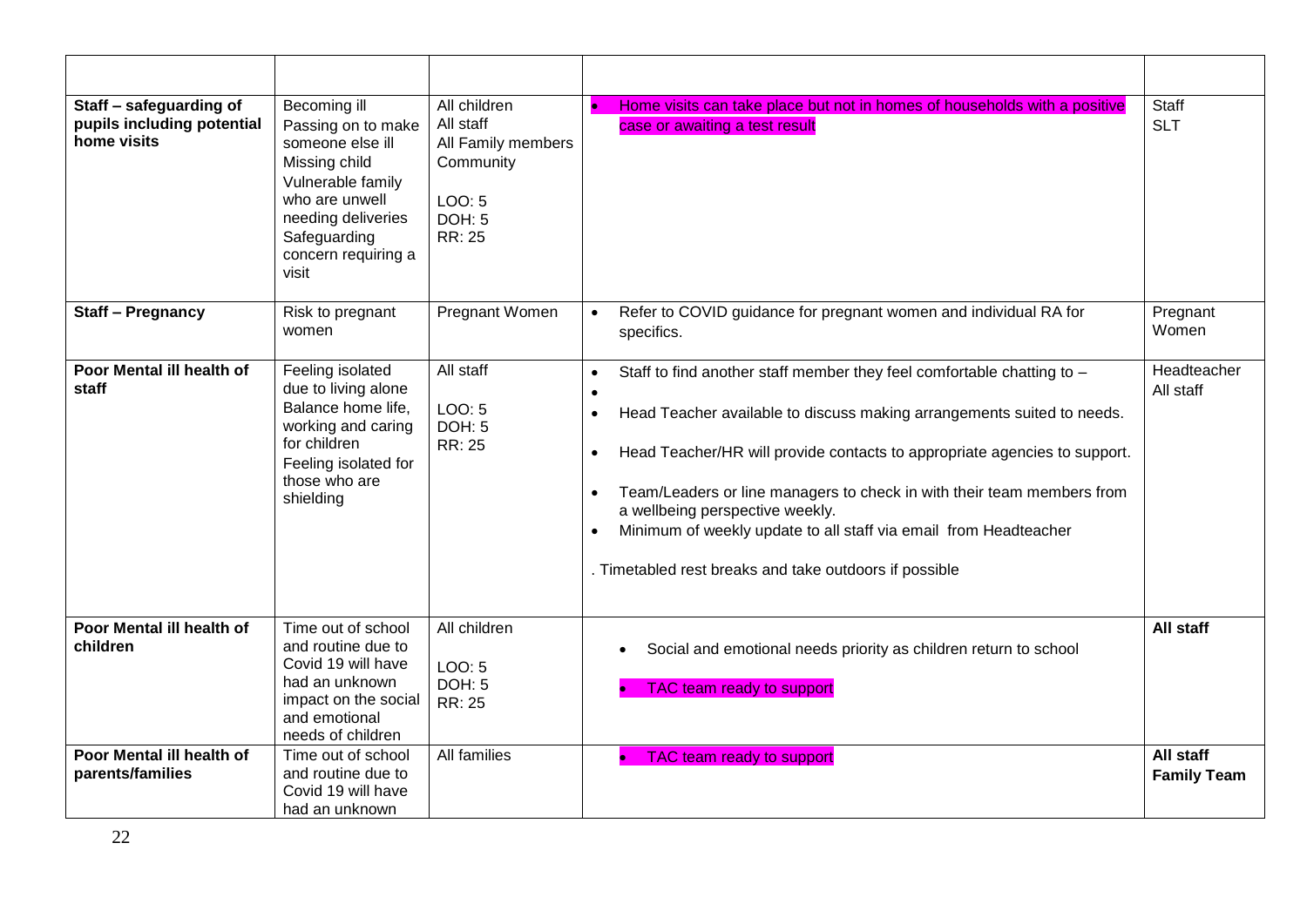|                                | impact on the social<br>and emotional<br>needs of families.<br>Job losses, finance          | LOO: 5<br><b>DOH: 5</b><br>RR: 25          |                                                                                                                                                                                                                                                                                                                                                                                                                                                                                                                     |              |
|--------------------------------|---------------------------------------------------------------------------------------------|--------------------------------------------|---------------------------------------------------------------------------------------------------------------------------------------------------------------------------------------------------------------------------------------------------------------------------------------------------------------------------------------------------------------------------------------------------------------------------------------------------------------------------------------------------------------------|--------------|
|                                | problems can lead<br>to stress.                                                             |                                            |                                                                                                                                                                                                                                                                                                                                                                                                                                                                                                                     |              |
| Visitors to site -<br>meetings | Spread or<br>transmission of<br>covid19 to others at<br>school, home or in<br>the community | Staff<br>Community<br>Families<br>children | Meetings happening virtually in majority of instances.<br>If staff meet in school, meetings will be held in large rooms and space out in<br>line with bubbles.                                                                                                                                                                                                                                                                                                                                                      | <b>Staff</b> |
|                                |                                                                                             | LOO: 5<br>DOH: 5<br>RR: 25                 | Contact details to be taken so that if we need to follow Test and Trace we<br>know who has been onsite and who they have been with                                                                                                                                                                                                                                                                                                                                                                                  |              |
|                                |                                                                                             |                                            | No families will be allowed to enter the building unless a pre-booked<br>appointment is made and only when a video call isn't possible. I                                                                                                                                                                                                                                                                                                                                                                           |              |
|                                |                                                                                             |                                            | if families need to see TAC team members the office will call them to attend<br>and they can meet the family member outside adhering to social distancing.<br>If in an emergency they need to come inside a suitable room with social<br>distancing will be put in place.                                                                                                                                                                                                                                           |              |
|                                |                                                                                             |                                            | Most meetings to be carried out by video call and these will continue<br>although professionals supporting children will be permitted to visit following<br>hygiene procedures, these visits should be pre-booked. Staff booking<br>professionals visiting school should advise the office so they can add them<br>to the visitor system as a pre-booked visitor, the staff member booking the<br>visitor to attend school should send the current risk assessment to the<br>professional before they attend school |              |
|                                |                                                                                             |                                            | If a visiting professional is required to work with a child or adult within the<br>classroom environment, a separate risk assessment will be carried out to<br>determine if this is possible. If they are double jabbed and take a covid test that<br>day then this can go ahead. Visits we aim to to keep short and offer remote<br>observation if preferred if not possible to meet the other requirements.<br>Coaches such as ballet and dance will be in school for year groups.                                |              |
|                                |                                                                                             |                                            | Volunteers are welcome to return to school but must stay in a consistent<br>year group for every visit.                                                                                                                                                                                                                                                                                                                                                                                                             |              |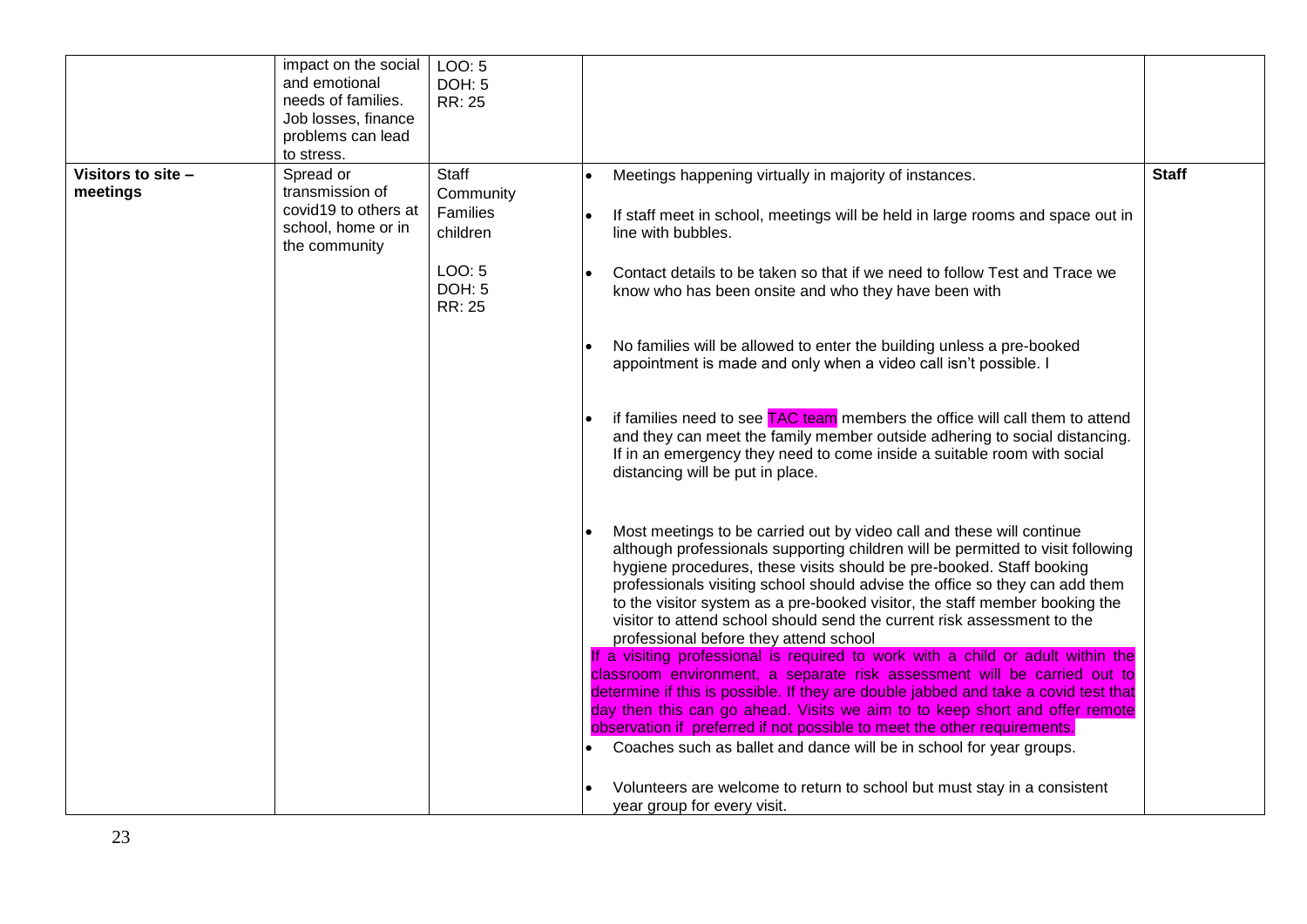|                                                 |                                                                                                                            |                                                                            | Trustee meetings to take place virtually or onsite                                                                                                                                                                                                                                                                                                                                                                                                                                                                                                                                                                                                                                                                                                                                                                                                                                                                                                                                                                                                                                                                                                                                                                                                                                                                                                                                                                                                                                                                                                                                                                                                                                                                                                                                   |                    |
|-------------------------------------------------|----------------------------------------------------------------------------------------------------------------------------|----------------------------------------------------------------------------|--------------------------------------------------------------------------------------------------------------------------------------------------------------------------------------------------------------------------------------------------------------------------------------------------------------------------------------------------------------------------------------------------------------------------------------------------------------------------------------------------------------------------------------------------------------------------------------------------------------------------------------------------------------------------------------------------------------------------------------------------------------------------------------------------------------------------------------------------------------------------------------------------------------------------------------------------------------------------------------------------------------------------------------------------------------------------------------------------------------------------------------------------------------------------------------------------------------------------------------------------------------------------------------------------------------------------------------------------------------------------------------------------------------------------------------------------------------------------------------------------------------------------------------------------------------------------------------------------------------------------------------------------------------------------------------------------------------------------------------------------------------------------------------|--------------------|
| Poor use/dispoal of face<br>coverings           | Cross<br>contamination                                                                                                     | <b>Staff</b>                                                               | If staff wear face coverings they must remove without touching the mask<br>$\bullet$<br>itself, please dispose of by double bagging to reduce the risk of cross<br>contamination. Must wash hands before and after taking on and off, please<br>store in a sealable bag, keep spare in school.<br>Primary school children and staff in primary schools are not required to<br>wear masks at this time, we are still asking staff to wear masks when in<br>contact with families or out on the gates.                                                                                                                                                                                                                                                                                                                                                                                                                                                                                                                                                                                                                                                                                                                                                                                                                                                                                                                                                                                                                                                                                                                                                                                                                                                                                 | staff              |
| <b>Receiving a Positive test</b><br>of Covid 19 | Risk to all children<br>and adults that the<br>person has come<br>into contact with of<br>transferring Covid<br>19 to them | Staff<br>Community<br>Families<br>LOO: 5<br><b>DOH: 5</b><br><b>RR: 25</b> | Active engagement with NHS Test and Trace process although<br>responsibility for track and trace no longer falls to the school.<br>Schools must contact the local health protection team, this team will also<br>contact schools if they become aware of someone who has tested positive<br>who has attended the school.<br>Contain any outbreak by following local health protection advice<br>I۰<br>If someone tests positive they should follow the stay at home guidance for<br>I۰<br>households and must continue to self-isolate fort at least 10 days from the<br>onset of their symptoms and can only return to school if the symptoms have<br>gone other than a cough or loss of smell/taste. This is because a cough or<br>anosmia can last few weeks, if they still have a high temperature then they<br>must continue to self-isolate until the temperature has gone. Those in the<br>household must self-isolate for the full 10 days when there has been a<br>positive result in the household. From the 16th August 2021 children under<br>18 and staff who are double vaccinated will not be required to isolate if they<br>have been a close contact as long as they are showing no symptoms<br>Must not share names or details of people with Covid19 unless essential to<br>protect others<br>Containing an outbreak<br>If schools have 2 or more confirmed cases within 10 days or an overall rise<br>in sickness absence where Covid19 is suspected they may have an<br>outbreak and continue to work with the local protection team. Whole school<br>closure should ONLY be considered on the advice of health protection<br>teams<br>If there is a positive case in school those who have been in contact will be<br>advised although name won't be disclosed | <b>Headteacher</b> |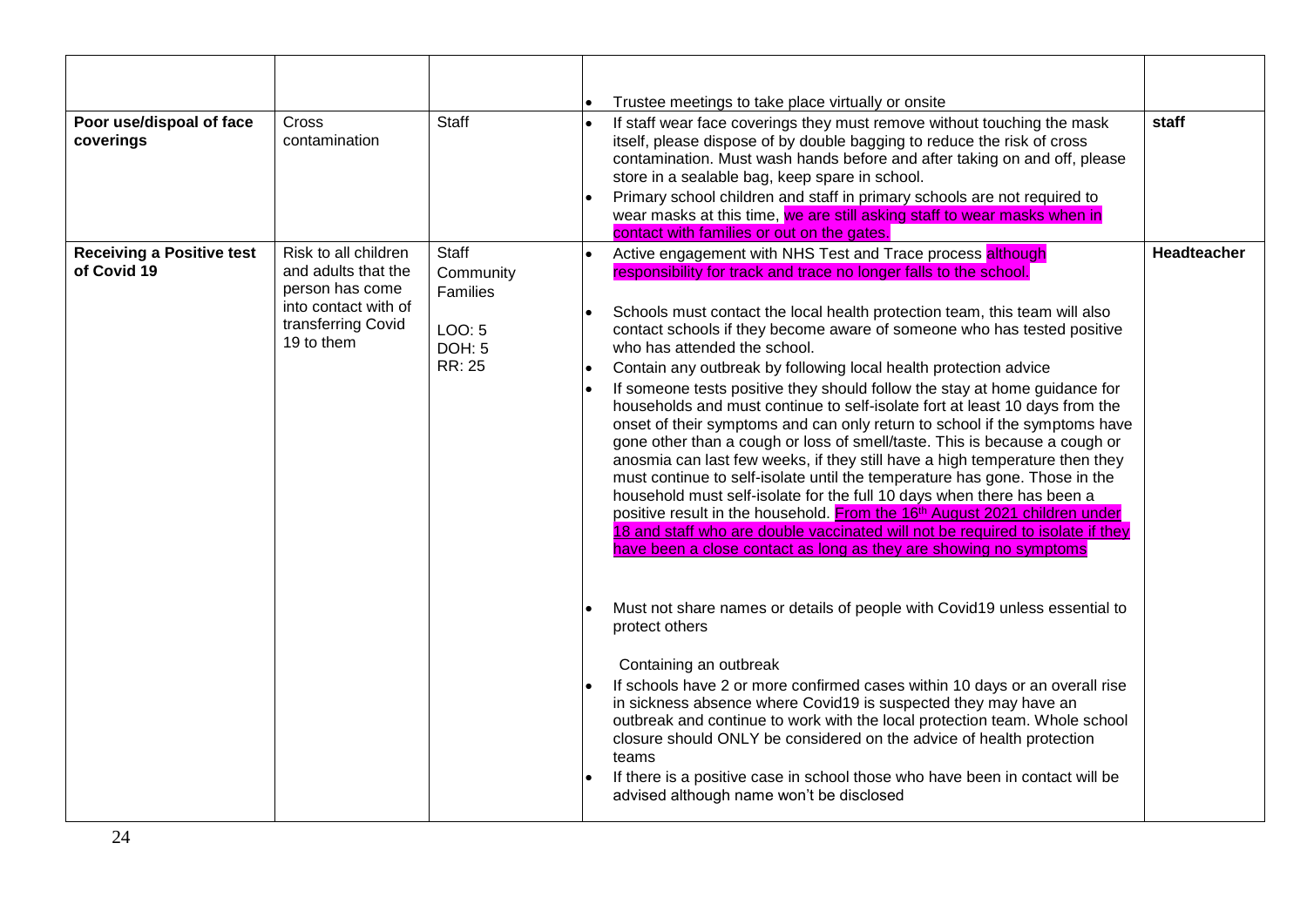|                                                                                                                                                     | In the event of either positive test results or direction to isolation for multiple<br>staff members across multiple teams, the Headteacher will consult with the<br>chair of Trustees alongside the DFE to consider partial or full closure of the<br>school. This is in order to ensure the continued safe running of the school<br>and to minimise further infection control |  |
|-----------------------------------------------------------------------------------------------------------------------------------------------------|---------------------------------------------------------------------------------------------------------------------------------------------------------------------------------------------------------------------------------------------------------------------------------------------------------------------------------------------------------------------------------|--|
| Alternative Plans (plan 'B', plan 'C')<br>Reviewed as we receive any further guidance from the DFE.                                                 |                                                                                                                                                                                                                                                                                                                                                                                 |  |
| This plan is based on updated guidance received July 2021                                                                                           |                                                                                                                                                                                                                                                                                                                                                                                 |  |
| <b>Ongoing risk assessment</b><br>1. Apply the control measures                                                                                     |                                                                                                                                                                                                                                                                                                                                                                                 |  |
| 2. Monitor how effective they are<br>3. Change, adapt, revise and required                                                                          |                                                                                                                                                                                                                                                                                                                                                                                 |  |
| Examples:                                                                                                                                           |                                                                                                                                                                                                                                                                                                                                                                                 |  |
| Monitor group and leaders response & motivation and the response of your supporting adults<br>Assess group risk awareness in different environments |                                                                                                                                                                                                                                                                                                                                                                                 |  |
| Copies of this risk assessment should be given to all members of staff                                                                              |                                                                                                                                                                                                                                                                                                                                                                                 |  |
|                                                                                                                                                     |                                                                                                                                                                                                                                                                                                                                                                                 |  |